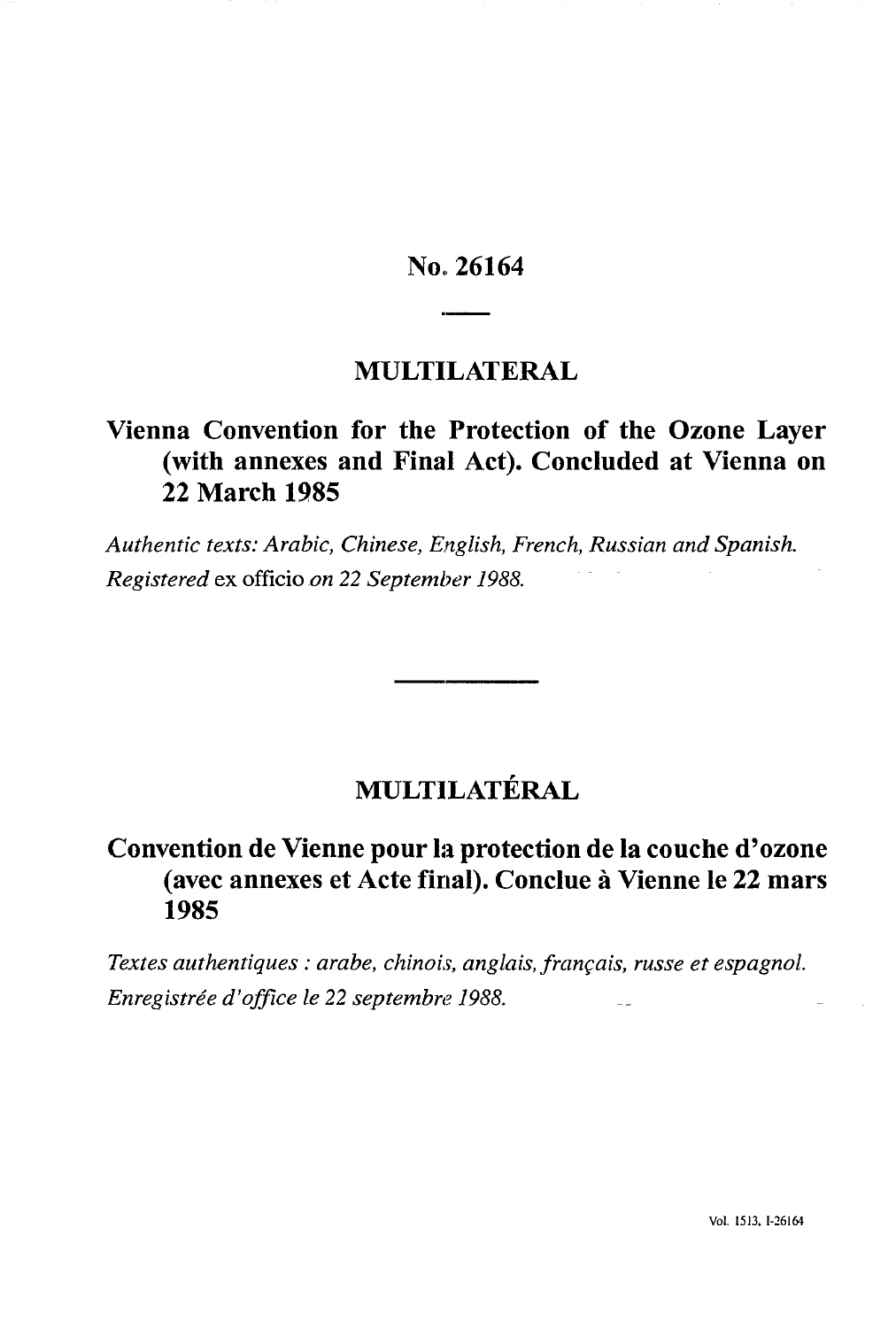# VIENNA CONVENTION1 FOR THE PROTECTION OF THE OZONE LAYER

### PREAMBLE

The Parties to this Convention,

Aware of the potentially harmful impact on human health and the environment through modification of the ozone layer,

<sup>1</sup> Came into force on 22 September 1988, i.e., the ninetieth day following the date of deposit with the Secretary-General of the United Nations of the twentieth instrument of ratification, acceptance, approval or accession, in accordance with article 17 (1): *Date of deposit*   $\mathbf{I}$ *Date of deposit* 

| <b>State</b>                   | of the instrument<br>of ratification,<br>acceptance (A),<br>approval (AA)<br>or accession (a) |         | ,,,, ,, <u>.,</u> ,,,,,<br>of the instrument<br>of ratification,<br>acceptance (A),<br>approval (AA)<br>State<br>or accession (a) |        |      |
|--------------------------------|-----------------------------------------------------------------------------------------------|---------|-----------------------------------------------------------------------------------------------------------------------------------|--------|------|
|                                |                                                                                               |         |                                                                                                                                   |        |      |
|                                |                                                                                               | 1987    | United Kingdom of Great Brit-                                                                                                     |        | 1987 |
| Byelorussian Soviet Socialist  | 19 August                                                                                     |         | ain and Northern Ireland<br>(In respect of the United                                                                             | 15 May |      |
|                                | -20 June                                                                                      | 1986 A  | Kingdom of Great Britain                                                                                                          |        |      |
|                                | 4 June                                                                                        | 1986    | and Northern Ireland and the                                                                                                      |        |      |
|                                | 9 May                                                                                         | 1988    | following territories: Baili-                                                                                                     |        |      |
|                                |                                                                                               |         | wick of Jersey, Isle of Man,                                                                                                      |        |      |
|                                | 4 December                                                                                    | 1987 AA | Anguilla, Bermuda, British                                                                                                        |        |      |
|                                | 11 September 1987 $a$                                                                         |         | Antarctic Territory, British                                                                                                      |        |      |
|                                | 4 May                                                                                         | 1988 a  | Indian Ocean Territory, Brit-                                                                                                     |        |      |
|                                | 26 April                                                                                      | 1988 a  | ish Virgin Islands, Cayman                                                                                                        |        |      |
|                                | 14 September 1987                                                                             |         | Islands, Falkland Islands, Gi-                                                                                                    |        |      |
|                                | 2 June                                                                                        | 1987    | braltar, Hong Kong, Mont-                                                                                                         |        |      |
| (With a declaration of appli-  |                                                                                               |         | serrat, Pitcairn, Henderson,                                                                                                      |        |      |
| cation to the Cook Islands     |                                                                                               |         | Ducie and Oeno Islands.                                                                                                           |        |      |
| and Niue.)                     |                                                                                               |         | Saint Helena, Saint Helena                                                                                                        |        |      |
|                                | 23 September 1986                                                                             |         | Dependencies, South Geor-                                                                                                         |        |      |
|                                | 26 November 1986                                                                              |         | gia and South Sandwich Is-                                                                                                        |        |      |
|                                | 17 December                                                                                   | 1987    | lands, Turks and Caicos Is-                                                                                                       |        |      |
|                                | 24 June                                                                                       | 1988 a  | lands, and United Kingdom                                                                                                         |        |      |
| Ukrainian Soviet Socialist Re- |                                                                                               |         | Sovereign Base Areas of Ak-                                                                                                       |        |      |
|                                | 18 June                                                                                       | 1986 A  | rotiri and Dhekelia in the Is-                                                                                                    |        |      |
| Union of Soviet Socialist Re-  |                                                                                               |         |                                                                                                                                   |        |      |
|                                | 18 June                                                                                       | 1986 A  | United States of America  27 August                                                                                               |        | 1986 |
|                                |                                                                                               |         | * See p. 422 of this volume for the texts of the declarations made upon ratification.                                             |        |      |

Subsequently, the Convention came into force in respect of each of the States listed below the ninetieth day<br>following the date of deposit with the Secretary-General of the United Nations of its instrument of ratification,

| State                                | Date of deposit<br>of the instrument<br>of ratification<br>or accession (a) |  |
|--------------------------------------|-----------------------------------------------------------------------------|--|
|                                      | 1988 $(a)$                                                                  |  |
| (With effect from 23 October 1988.)  |                                                                             |  |
|                                      | 1988 $(a)$                                                                  |  |
|                                      |                                                                             |  |
|                                      |                                                                             |  |
| (With effect from 30 November 1988.) |                                                                             |  |
|                                      |                                                                             |  |
|                                      |                                                                             |  |
|                                      |                                                                             |  |
| (With effect from 14 December 1988.) |                                                                             |  |
|                                      |                                                                             |  |
| (With effect from 18 December 1988.) |                                                                             |  |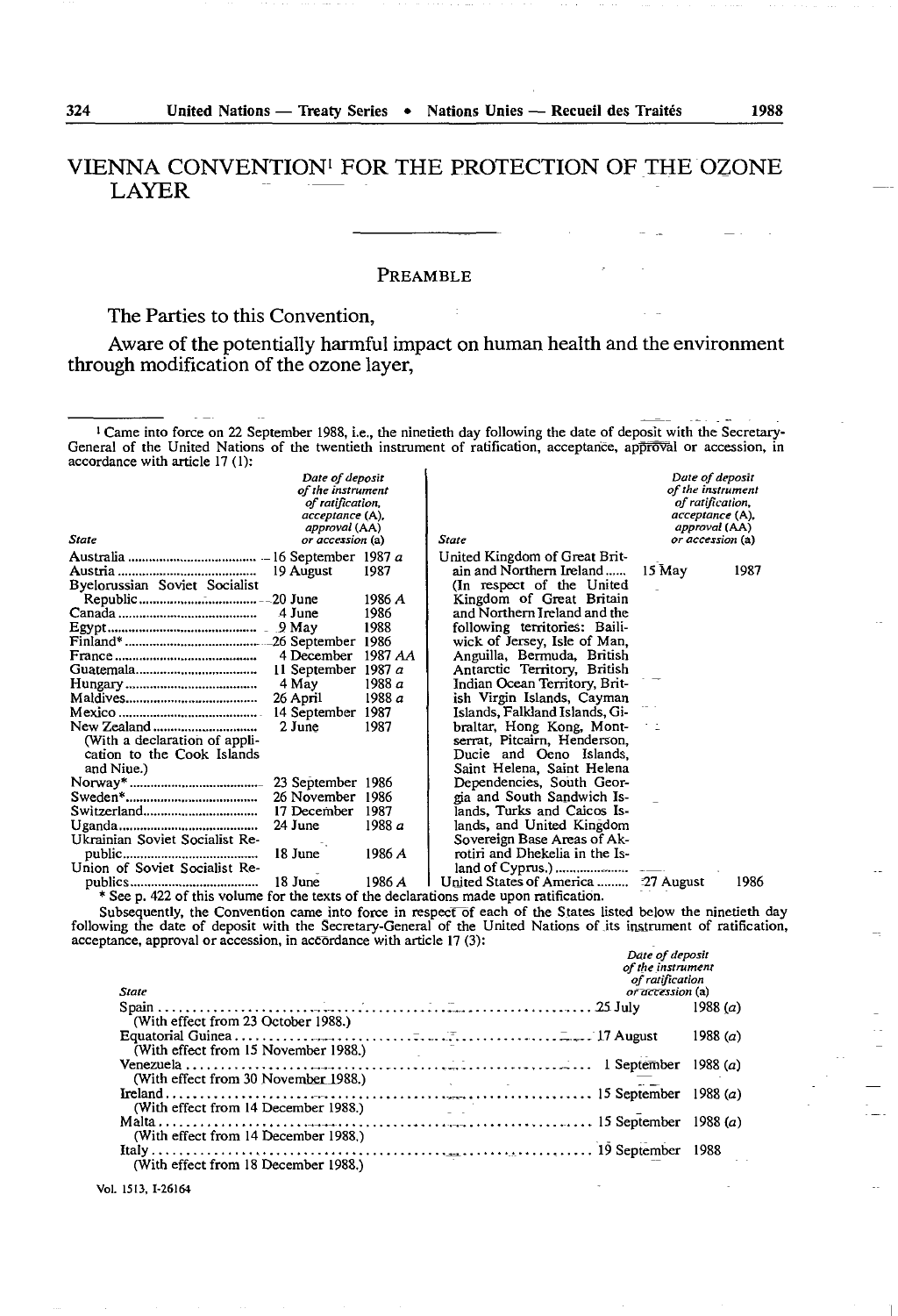Recalling the pertinent provisions of the Declaration of the United Nations Conference on the Human Environment, and in particular principle 21, which pro vides that "States have, in accordance with the Charter of the United Nations and the principles of international law, the sovereign right to exploit their own resources pursuant to their own environmental plolicies, and the responsibility to ensure that activities within their jurisdiction or control do not cause damage to the environ ment of other States or of areas beyond the limits of national jurisdiction",

Taking into account the circumstances and particular requirements of devel oping countries,

Mindful of the work and studies proceeding within both international and na tional organizations arid, in particular, of the World Plan of Action on the Ozone Layer of the United Nations Environment Programme,

Mindful also of the precautionary measures for the protection of the ozone layer which have already been taken at the national and international levels,

Aware that measures to protect the ozone layer from modifications due to hu man activities require international co-operation and action, and should be based on relevant scientific and technical considerations,

Aware also of the need for further research and systematic observations to further develop scientific knowledge of the ozone layer and possible adverse effects resulting from its modification,

Determined to protect human health and the environment against adverse effects resulting from modifications of the ozone layer,

Have agreed as follows:

### *Article 1.* DEFINITIONS

For the purposes of this Convention:

"The ozone layer" means the layer of atmospheric ozone above the planetary boundary layer.

"Adverse effects" means changes in the physical environment or biota, including changes in climate, which have significant deleterious effects on human health or on the composition, resilience and productivity of natural and managed ecosystems, or on materials useful to mankind.

3. "Alternative technologies or equipment" means technologies or equipment the use of which makes it possible to reduce or effectively eliminate emissions of substances which have or are likely to have adverse effects on the ozone layer.

4. "Alternative substances" means substances which reduce, eliminate or avoid adverse effects on the ozone layer.

5. "Parties" means, unless the text otherwise indicates, Parties to this Con vention.

6. "Regional economic integration organization" means an organization con stituted by sovereign States of a given region which has competence in respect of matters governed by this Convention or its protocols and has been duly authorized, in accordance with its internal procedures, to sign, ratify, accept, approve or accede to the instruments concerned.

7. "Protocols" means protocols to this Convention.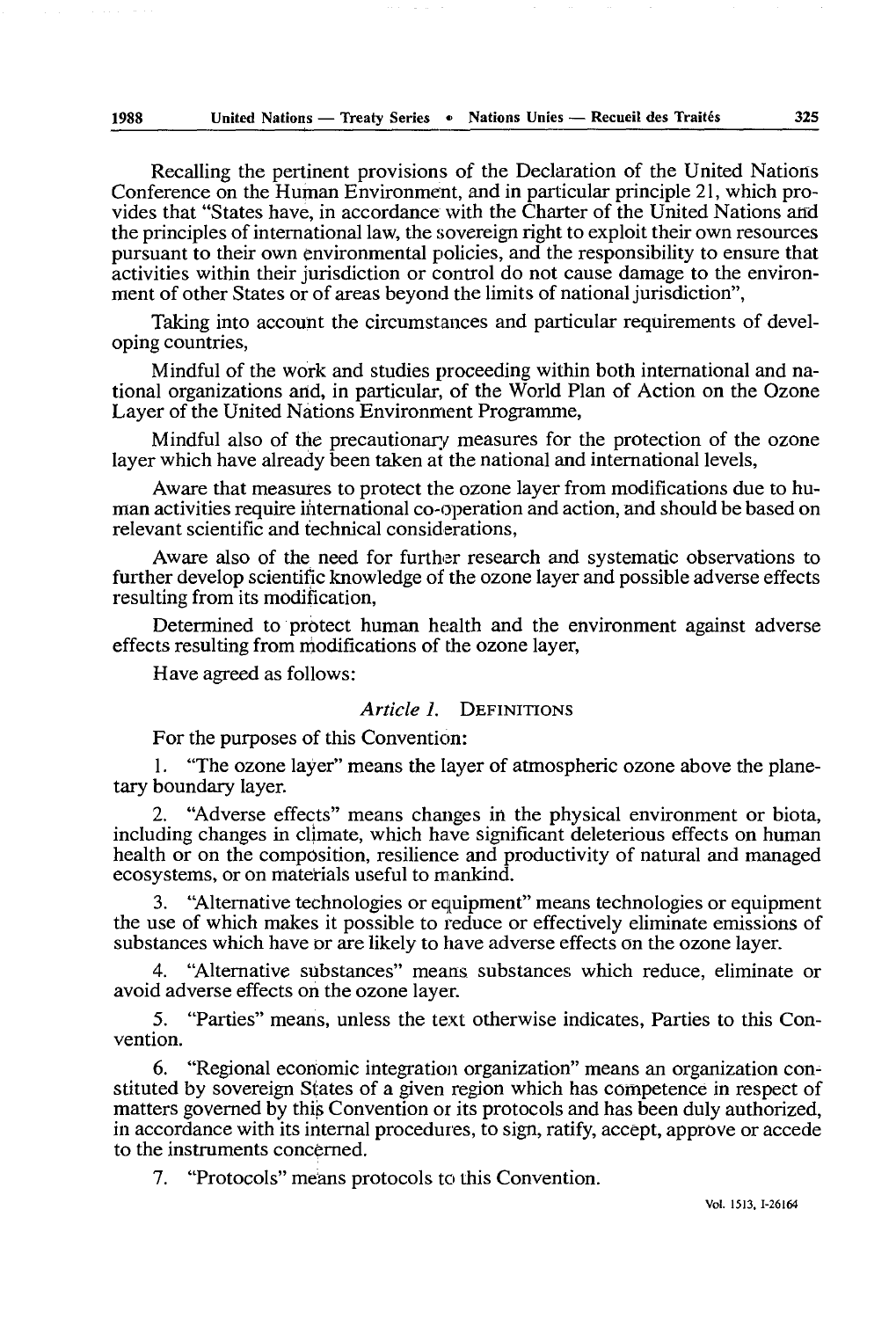### *Article 2.* GENERAL OBLIGATIONS

1. The Parties shall take appropriate measures in accordance with the provi sions of this Convention and of those protocols in force to which they are party to protect human health and the environment against adverse effects resulting or likely to result from human activities which modify or are likely to modify the ozone layer.

2. To this end the Parties shall, in accordance with the means at their disposal and their capabilities:

*(a)* Co-operate by means of systematic observations, research and information exchange in order to better understand and assess the effects of human activities on the ozone layer and the effects on human health and the environment from modifi cation of the ozone layer;

*(b)* Adopt appropriate legislative or administrative measures and co-operate in harmonizing appropriate policies to control, limit, reduce or prevent human activities under their jurisdiction or control should it be found that these activities have or are likely to have adverse effects resulting from modification or likely modifica tion of the ozone layer;

(c) Co-operate in the formulation of agreed measures, procedures and stand ards for the implementation of this Convention, with a view to the adoption of protocols and annexes;

*(d)* Co-operate with competent international bodies to implement effectively this Convention and protocols to which they are party.

3. The provisions of this Convention shall in no way affect the right of Parties to adopt, in accordance with international law, domestic measures additional to those referred to in paragraphs 1 and 2 above, nor shall they affect additional domes tic measures already taken by a Party, provided that these measures are not incom patible with their obligations under this Convention.

4. The application of this article shall be based on relevant scientific and tech nical considerations. 7

## *Article 3.* RESEARCH AND SYSTEMATIC OBSERVATIONS

1. The Parties undertake, as appropriate, to initiate and co-operate in, directly or through competent international bodies, the conduct of research and scientific assessments on:

*(a)* The physical and chemical processes that may affect the ozone layer;

*(b)* The human health and other biological effects deriving from any modifica tions of the ozone layer, particularly those resulting from changes in ultra-violet solar radiation having biological effects (UV-B);

(c) Climatic effects deriving from any modifications of the ozone layer;

*(d)* Effects deriving from any modifications of the ozone layer and any con sequent change in UV-B radiation or natural and synthetic materials useful to mankind;

*(e)* Substances, practices, processes and activities that may affect the ozone layer, and their cumulative effects;

 $(f)$  Alternative substances and technologies;

(g) Related socio-economic matters;

and as further elaborated in annexes I and II.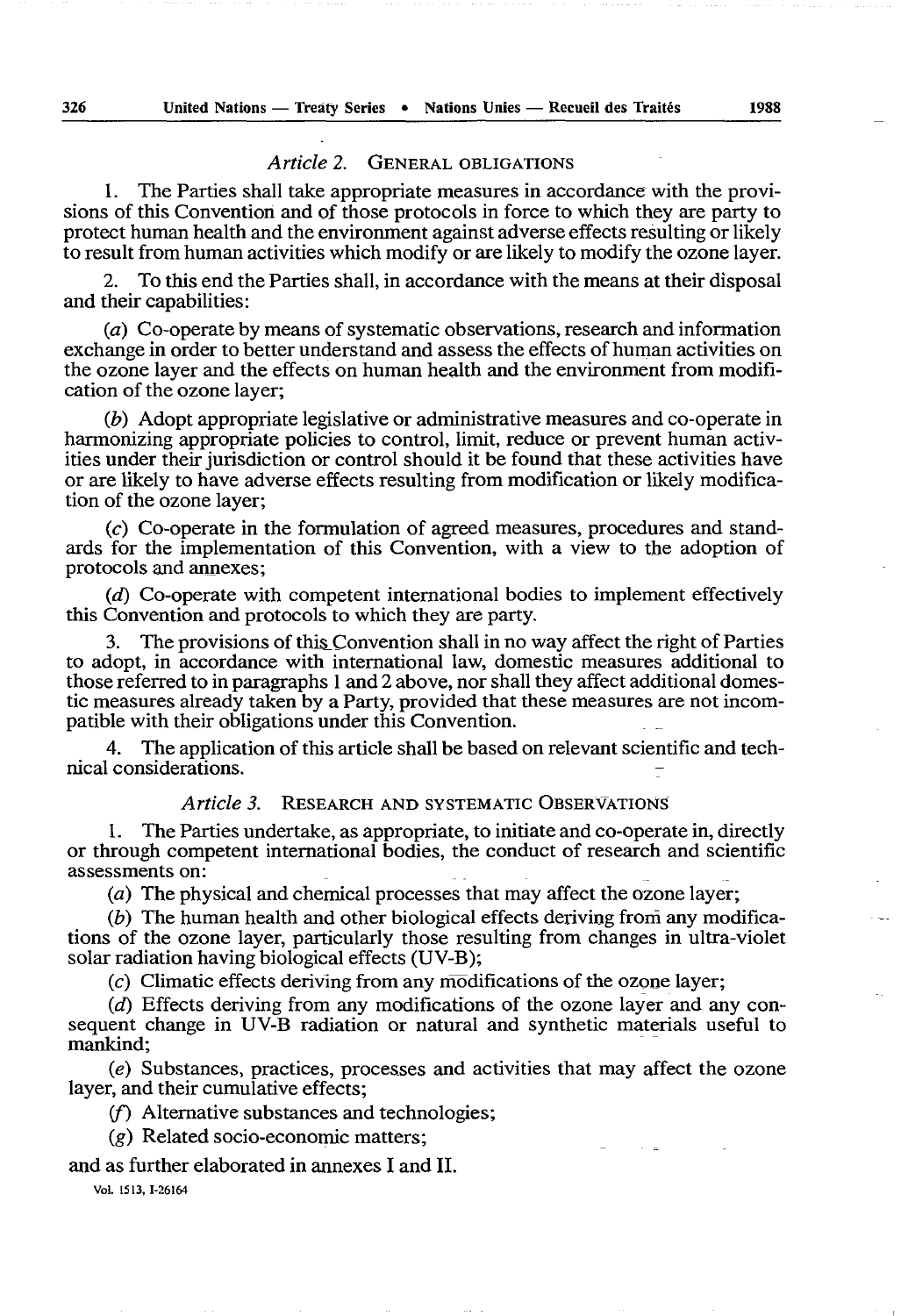2. The Parties undertake to promote or establish, as appropriate, directly or through competent international bodies and taking fully into account national legis lation and relevant ongoing activities at both the national and international levels, joint or complementary programmes for systematic observation of the state of the ozone layer and other relevant parameters, as elaborated in annex I.

3. The Parties undertake to co-operate, directly or through competent interna tional bodies, in ensuring the collection, validation and transmission of research and observational data through appropriate world data centres in a regular and timely fashion.

# *Article 4.* CO-OPERATION IN THE LEGAL, SCIENTIFIC AND TECHNICAL FIELDS

The Parties shall facilitate and encourage the exchange of scientific, technical, socio-economic, commercial and legal information relevant to this Conven tion as further elaborated in annex II. Such information shall be supplied to bodies agreed upon by the Parties. Any such body receiving information regarded as confi dential by the supplying Party shall ensure that such information is not disclosed and shall aggregate it to protect its confidentiality before it is made available to all Parties.

2. The Parties shall co-operate, consistent with their national laws, regulations and practices and taking into account in particular the needs of the developing coun tries, in promoting, directly or through competent international bodies, the develop ment and transfer of technology and knowledge. Such co-operation shall be carried out particularly through:

*(a)* Facilitation of the acquisition of alternative technologies by other Parties;

*(b)* Provision of information on alternative technologies and equipment, and supply of special manuals or guides to them;

(c) The supply of necessary equipment and facilities for research and system atic observations;

*(d)* Appropriate training of scientific and technical personnel.

# *Article 5.* TRANSMISSION OF INFORMATION

The Parties shall transmit, through the secretariat, to the Conference of the Parties established under article 6 infonnation on the measures adopted by them in implementation of this Convention and of protocols to which they are party in such form and at such intervals as the meetings of the parties to the relevant instruments may determine.

### *Article 6.* CONFERENCE OF THE PARTIES

1. A Conference of the Parties is hereby established. The first meeting of the Conference of the Parties shall be convened by the secretariat designated on an interim basis under article 7 not later than one year after entry into force of this Convention. Thereafter, ordinary meetings of the Conference of the Parties shall be held at regular intervals to be determined by the Conference at its first meeting.

Extraordinary meetings of the Conference of the Parties shall be held at such other times as may be deemed necessary by the Conference, or at the written request of any Party, provided that, within six months of the request being commu nicated to them by the secretariat, it is supported by at least one third of the Parties.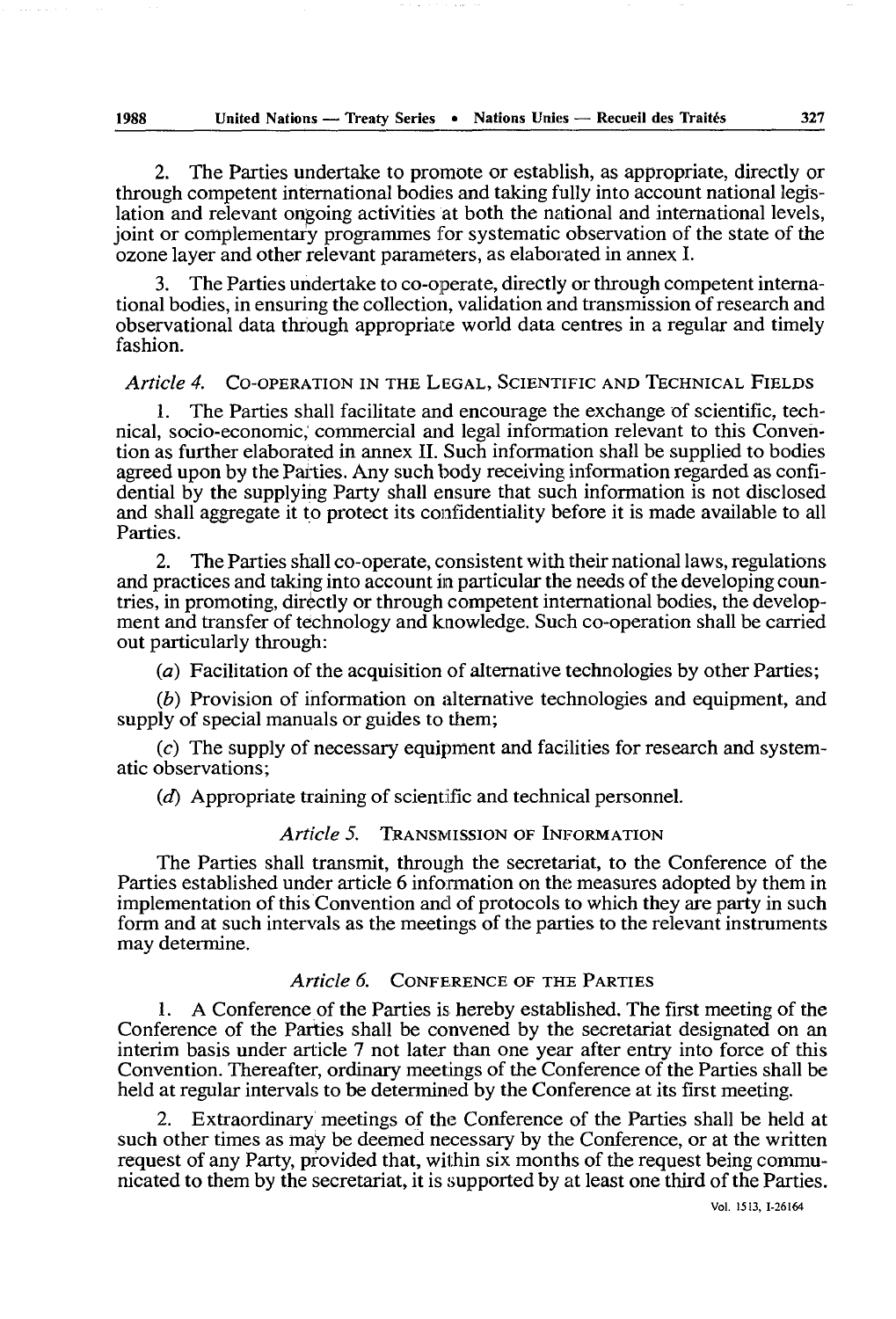3. The Conference of the Parties shall by consensus agree upon and adopt rules of procedure and financial rules for itself and for any subsidiary bodies it may establish, as well as financial provisions governing the functioning of the secretariat.

The Conference of the Parties shall keep under continuous review the implementation of this Convention, and, in addition, shall:

*(a)* Establish the form and the intervals for transmitting the information to be submitted in accordance with article 5 and consider such information as well as reports submitted by any subsidiary body;

*(b)* Review the scientific information on the ozone layer, on its possible modi fication and on possible effects of any such modification;

(c) Promote, in accordance with article 2, the harmonization of appropriate policies, strategies and measures for minimizing the release of substances causing or likely to cause modification of the ozone layer, and make recommendations on any other measures relating to this Convention;

*(d)* Adopt, in accordance with articles 3 and 4, programmes for research, sys tematic observations, scientific and technological co-operation, the exchange of information and the transfer of technology and knowledge;

*(e)* Consider and adopt, as required, in accordance with articles 9 and 10, amendments to this Convention and its annexes;

*(f)* Consider amendments to any protocol, as well as to any annexes thereto, and, if so decided, recommend their adoption to the parties to the protocol con cerned;

(g) Consider and adopt, as required, in accordance with article 10, additional annexes to this Convention;

*(h)* Consider and adopt, as required, protocols in accordance with article 8;

 $(i)$  Establish such subsidiary bodies as are deemed necessary for the implementation of this Convention;

 $(i)$  Seek, where appropriate, the services of competent international bodies and scientific committees, in particular the World Meteorological Organization and the World Health Organization, as well as the Co-ordinating Committee on the Ozone Layer, in scientific research, systematic observations and other activities pertinent to the objectives of this Convention, and make use as appropriate of information from these bodies and committees;

*(k)* Consider and undertake any additional action that may be required for the achievement of the purposes of this Convention.

5. The United Nations, its specialized agencies and the International Atomic Energy Agency, as well as any State not party to this Convention, may be repre sented at meetings of the Conference of the Parties by observers. Any body or agency, whether national or international, governmental or non-governmental, qual ified in fields relating to the protection of the ozone layer which has informed the secretariat of its wish to be represented at a meeting of the Conference of the Parties as an observer may be admitted unless at least one-third of the Parties present object. The admission and participation of observers shall be subject to the rules of procedure adopted by the Conference of the Parties.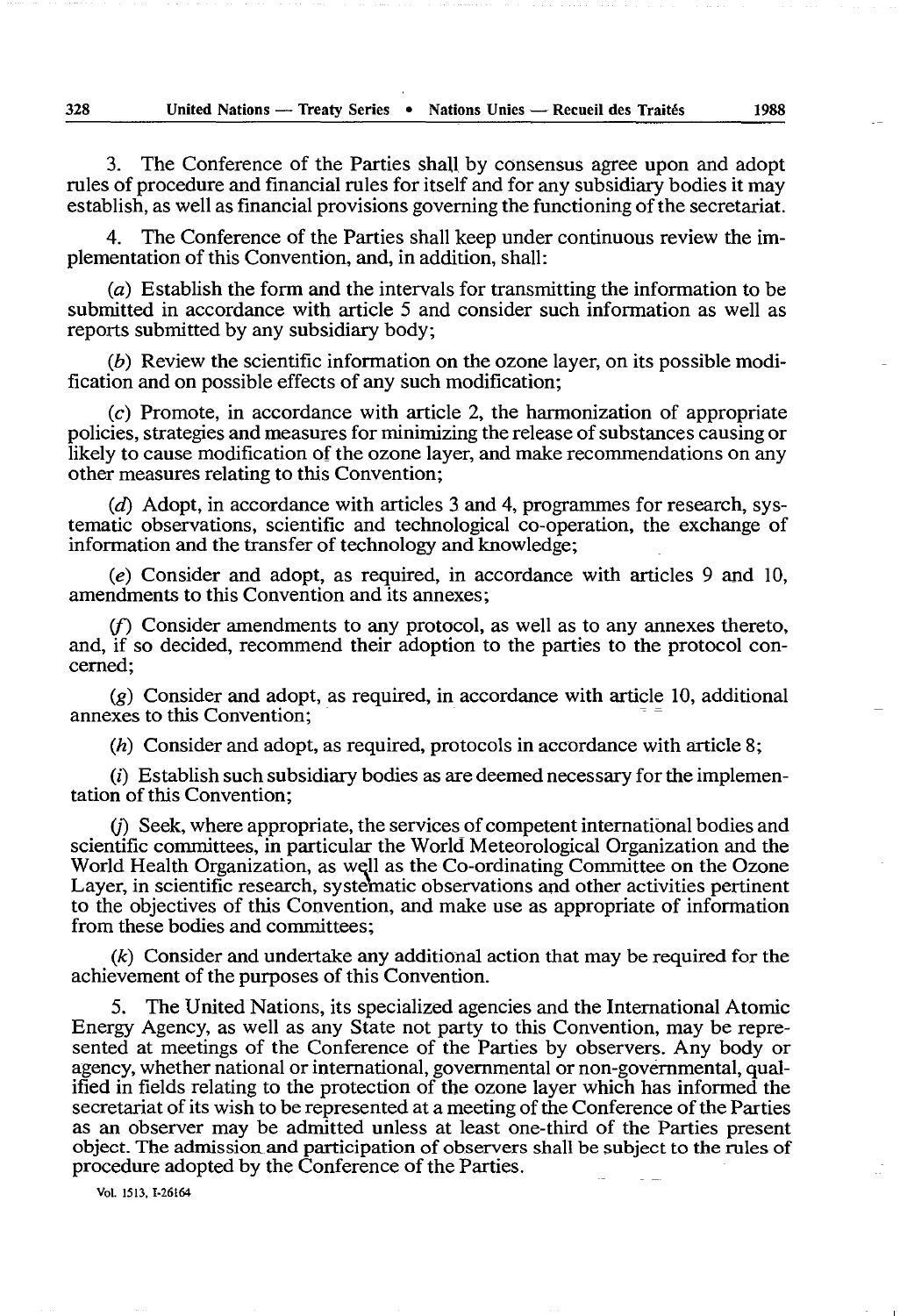## *Article 7.* SECRETARIAT

1. The functions of the secretariat shall be:

*(a)* To arrange for and service meetings provided for in articles 6, 8,9 and 10;

(b) To prepare and transmit reports based upon information received in accordance with articles 4 and 5, as well as upon information derived from meetings of subsidiary bodies established under article 6;

(c) To perform the functions assigned to it by any protocol;

*(d)* To prepare reports on its activities carried out in implementation of its functions under this Convention and present them to the Conference of the Parties;

*(e)* To ensure the necessary co-ordination with other relevant international bodies, and in particular to enter into such administrative and contractual arrange ments as may be required for the effective discharge of its functions;

(f) To perform such other functions as may be determined by the Conference of the Parties.

2. The secretariat functions will be carried out on an interim basis by the United Nations Environment Programme until the completion of the first ordinary meeting of the Conference of the Parties held pursuant to article 6. At its first ordi nary meeting, the Conference of the Parties shall designate the secretariat from amongst those existing competent international organizations which have signified their willingness to carry out the secretariat functions under this Convention.

### *Article 8.* ADOPTION OF PROTOCOLS

1. The Conference of the Parties may at a meeting adopt protocols pursuant to article 2.

2. The text of any proposed protocol shall be communicated to the Parties by the secretariat at least six months before such a meeting.

# *Article 9,* AMENDMENT OF THE CONVENTION OR PROTOCOLS

1. Any Party may propose amendments to this Convention or to any protocol. Such amendments shall take due account, *inter alia,* of relevant scientific and tech nical considerations.

2. Amendments to this Convention shall be adopted at a meeting of the Con ference of the Parties. Amendments to any protocol shall be adopted at a meeting of the Parties to the protocol in question. The text of any proposed amendment to this Convention or to any protocol, except as may otherwise be provided in such proto col, shall be communidated to the Patties by the secretariat at least six months before the meeting at which it is proposed for adoption. The secretariat shall also communicate proposed amendments to the signatories to this Convention for infor mation.

3. The Parties shall make every effort to reach agreement on any proposed amendment to this Convention by consensus. If all efforts at consensus have been exhausted, and no agreement reached., the amendment shall as a last resort be adopted by a three-fourths majority vote of the Parlies present and voting at the meeting, and shall be submitted by the Depositary to all Parties for ratification, approval or acceptance.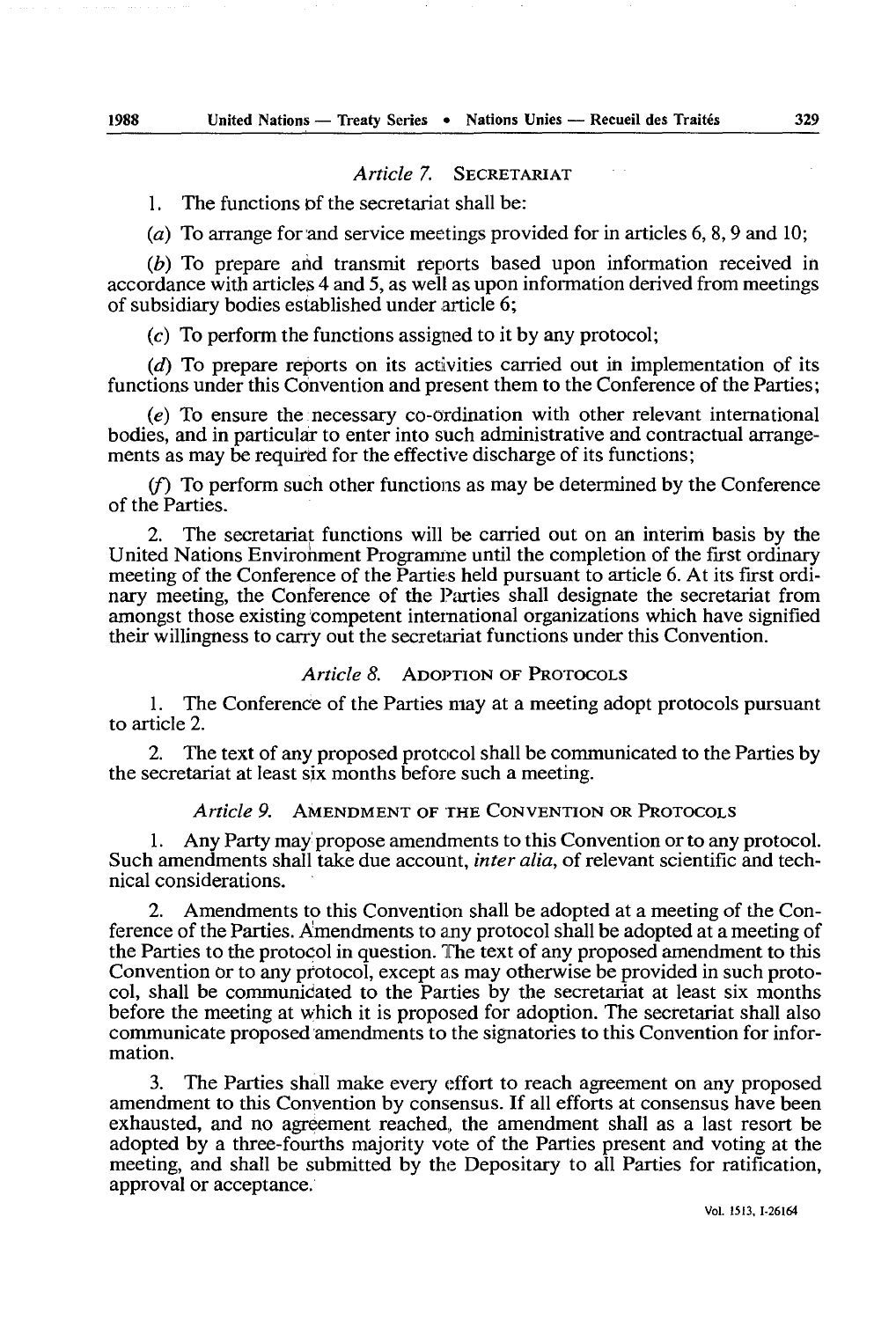4. The procedure mentioned in paragraph 3 above shall apply to amendments to any protocol, except that a two-thirds majority of the parties to that protocol present and voting at the meeting shall suffice for their adoption.

5. Ratification, approval or acceptance of amendments shall be notified to the Depositary in writing. Amendments adopted in accordance with paragraphs 3 or 4 above shall enter into force between parties having accepted them on the ninetieth day after the receipt by the Depositary of notification of their ratification, approval or acceptance by at least three-fourths of the Parties to this Convention or by at least two-thirds of the parties to the protocol concerned, except as may otherwise be provided in such protocol. Thereafter the amendments shall enter into force for any other Party on the ninetieth day after the Party deposits its instrument of ratifica tion, approval or acceptance of the amendments.

6. For the purposes of this article, "Parties present and voting" means Parties present and casting an affirmative or negative vote.

### Article 10. ADOPTION AND AMENDMENT OF ANNEXES

1. The annexes to this Convention or to any protocol shall form an integral part of this Convention or of such protocol, as the case may be, and, unless expressly provided otherwise, a reference to this Convention or its protocols constitutes at the same time a reference to any annexes thereto. Such annexes shall be restricted to scientific, technical and administrative matters.

2. Except as may be otherwise provided in any protocol with respect to its annexes, the following procedure shall apply to the proposal, adoption and entry into force of additional annexes to this Convention or of annexes to a protocol:

*(a)* Annexes to this Convention shall be proposed and adopted according to the procedure laid down in article 9, paragraphs 2 and 3, while annexes to any protocol shall be proposed and adopted according to the procedure laid down in article 9, paragraphs 2 and 4;

*(b)* Any party that is unable to approve an additional annex to this Convention or an annex to any protocol to which it is party shall so notify the Depositary, in writing, within six months from the date of the communication of the adoption by the Depositary. The Depositary shall without delay notify all Parties of any such notification received. A Party may at any time substitute an acceptance for a pre vious declaration of objection and the annexes shall thereupon enter into force for that Party;

(c) On the expiry of six months from the date of the circulation of the commu nication by the Depositary, the annex shall become effective for all Parties to this Convention or to any protocol concerned which have not submitted a notification in accordance with the provision of subparagraph *(b)* above.

3. The proposal, adoption and entry into force of amendments to annexes to this Convention or to any protocol shall be subject to the same procedure as for the proposal, adoption and entry into force of annexes to the Convention or annexes to a protocol. Annexes and amendments thereto shall take due account, *inter alia,* of relevant scientific and technical considerations.

4. If an additional annex or an amendment to an annex involves an amend ment to this Convention or to any protocol, the additional annex or amended annex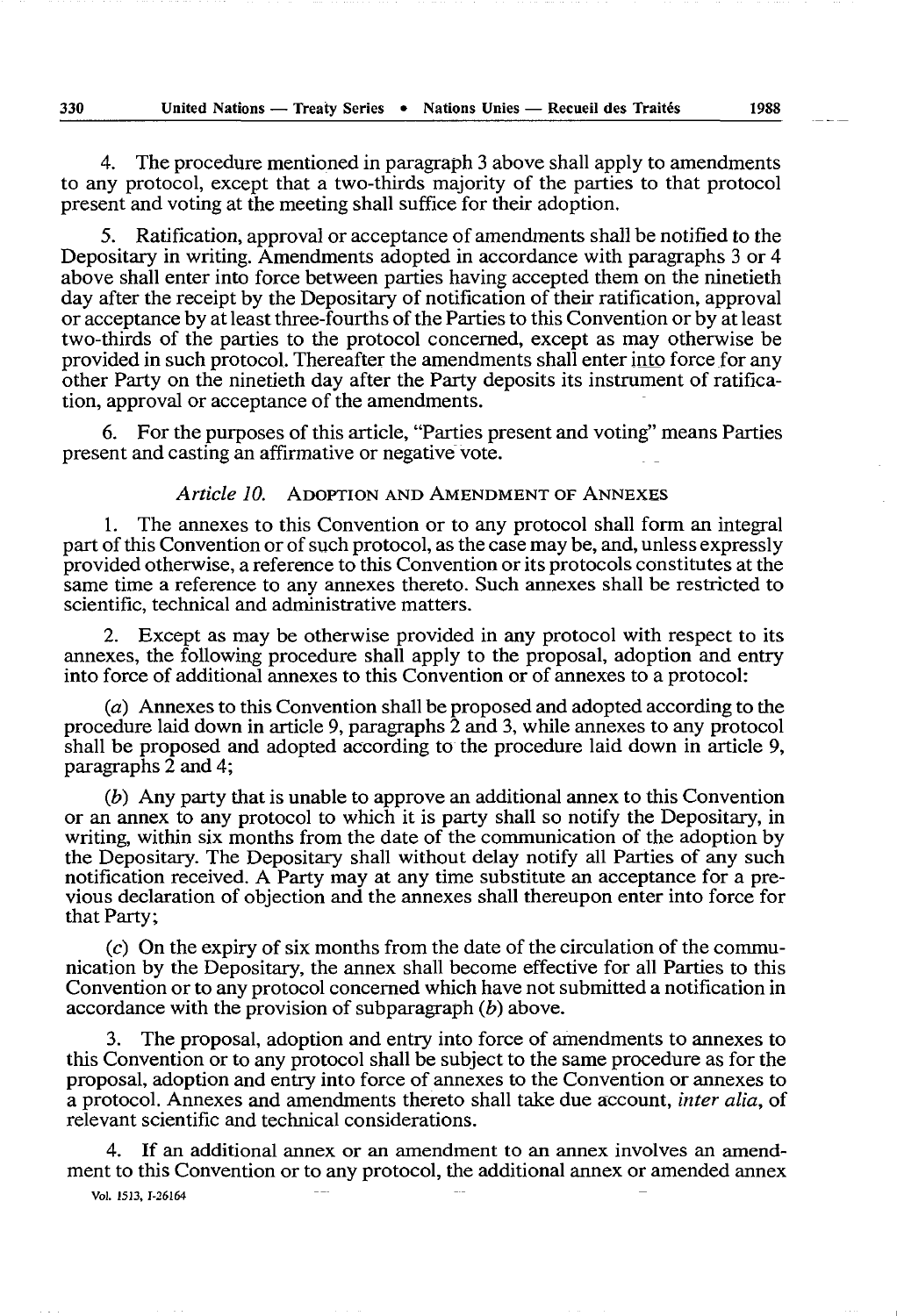shall not enter into force until such time as the amendment to this Convention or to the protocol concerned enters into force.

### *Article 11.* SETTLEMENT OF DISPUTES

1. In the event of a dispute between Parties concerning the interpretation or application of this Convention, the parties concerned shall seek solution by nego tiation.

2. If the parties concerned cannot reach agreement by negotiation, they may jointly seek the good offices of, or request mediation by, a third party.

When ratifying, accepting, approving or acceding to this Convention, or at any time thereafter, a State or regional economic integration organization may de clare in writing to the Depositary that for a dispute not resolved in accordance with paragraph 1 or paragraph 2 above, it accepts one or both of the following means of dispute settlement as compulsory:

*(a)* Arbitration in accordance with, procedures to be adopted by the Conference of the Parties at its first ordinary meeting;

*(b)* Submission of the dispute to the International Court of Justice.

4. If the parties have not, in accordance with paragraph 3 above, accepted the same or any procedure, the dispute shall be submitted to conciliation in accordance with paragraph 5 below unless the parties otherwise agree.

5. A conciliation commission shall be created upon the request of one of the parties to the dispute. The commission shall be composed of an equal number of members appointed by each party concerned and a chairman chosen jointly by the members appointed by each party. The commission shall render a final and recom mendatory award, which the parties shall consider in good faith.

6. The provisions of this article: shall apply with respect to any protocol except as otherwise provided in the protocol concerned.

# *Article 12.* SIGNATURE

This Convention shall be open for signature by States and by regional economic integration organizations at the Federal Ministry for Foreign Affairs of the Republic of Austria in Vienna from 22 March 1985 to 21 September 1985 and at United Nations Headquarters in New York from 22 September 1985 to 21 March 1986.

# *Article 13.* RATIFICATION, ACCEPTANCE OR APPROVAL

1. This Convention and any protocol shall be subject to ratification, accep tance or approval by States and by regional economic integration organizations. Instruments of ratification, acceptance or approval shall be deposited with the De positary.

2. Any organization referred to in paragraph 1 above which becomes a Party to this Convention or any protocol without any of its member States being a Party shall be bound by all the obligations under the Convention or the protocol, as the case may be. In the case of such organizations, one or more of whose member States is a Party to the Convention or relevant protocol, the organization and its member States shall decide on their respective responsibilities for the performance of their obligation under the Convention or protocol, as the case may be. In such cases, the organization and the member States shaill not be entitled to exercise rights under the Convention or relevant protocol concurrently.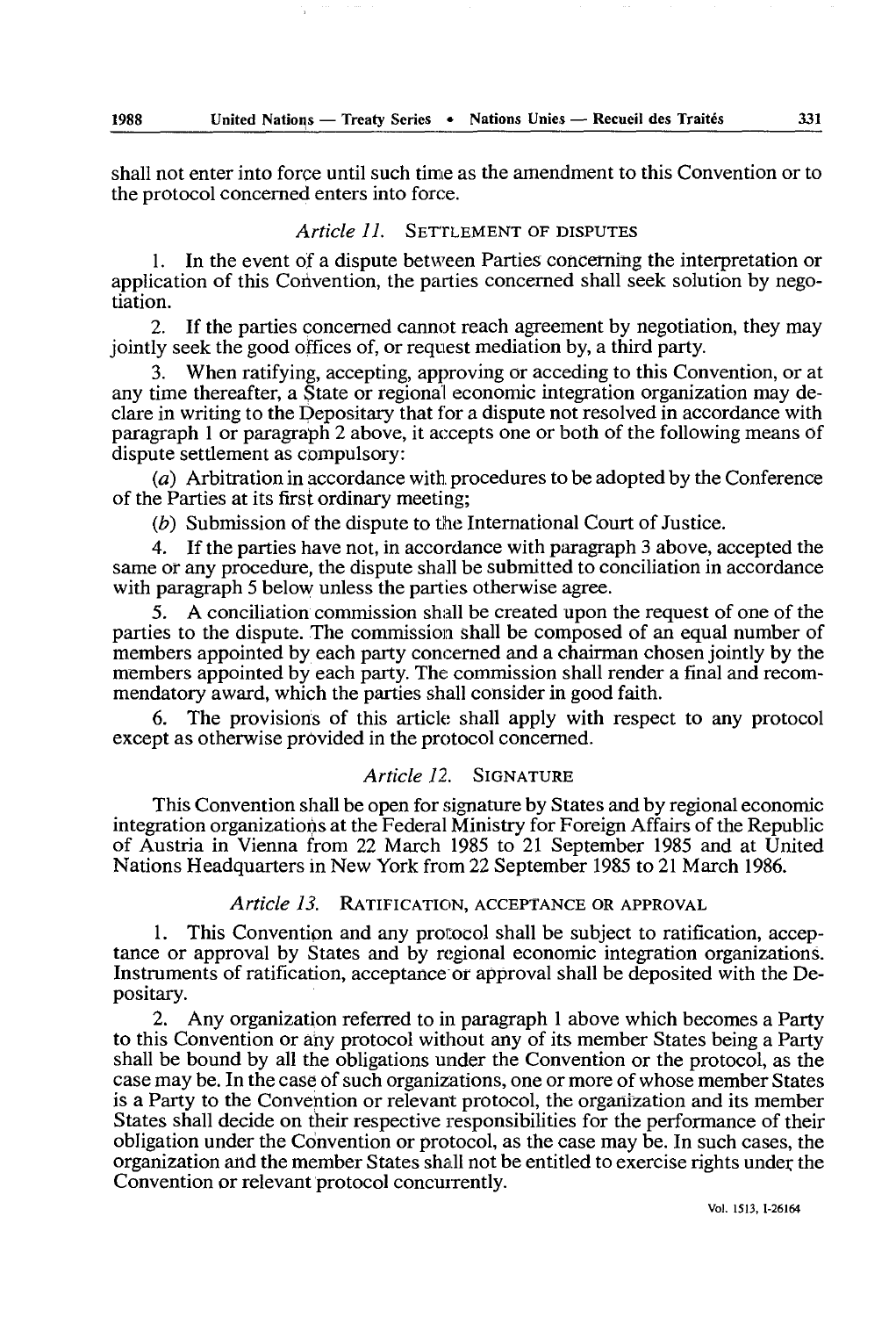3. In their instruments of ratification, acceptance or approval, the organiza tions referred to in paragraph 1 above shall declare the extent of their competence with respect to the matters governed by the Convention or the relevant protocol. These organizations shall also inform the Depositary of any substantial modification in the extent of their competence.

# *Article 14.* ACCESSION

1. This Convention and any protocol shall be open for accession by States and by regional economic integration organizations from the date on which the Conven tion or the protocol concerned is closed for signature. The instruments of accession shall be deposited with the Depositary.

2. In their instruments of accession, the organizations referred to in para graph 1 above shall declare the extent of their competence with respect to the matters governed by the Convention or the relevant protocol. These organizations shall also inform the Depositary of any substantial modification in the extent of their competence.

3. The provisions of article 13, paragraph 2, shall apply to regional economic integration organizations which accede to this Convention or any protocol.

### *Article* 15, RIGHT TO VOTE

1. Each Party to this Convention or to any protocol shall have one vote.

2. Except as provided for in paragraph 1 above, regional economic integration organizations, in matters within their competence, shall exercise their right to vote with a number of votes equal to the number of their member States which are Parties to the Convention or the relevant protocol. Such organizations shall not exercise their right to vote if their member States exercise theirs, and vice versa.

### *Article 16.* RELATIONSHIP BETWEEN THE CONVENTION AND ITS PROTOCOLS

1. A State or a regional economic integration organization may not become a party to a protocol unless it is, or becomes at the same time, a Party to the Con vention.

2. Decisions concerning any protocol shall be taken only by the parties to the protocol concerned.

### *Article 17.* ENTRY INTO FORCE

This Convention shall enter into force on the ninetieth day after the date of deposit of the twentieth instrument of ratification, acceptance, approval or ac cession.

2. Any protocol, except as otherwise provided in such protocol, shall enter into force on the ninetieth day after the date of deposit of the eleventh instrument of ratification, acceptance or approval of such protocol or accession thereto.

3. For each Party which ratifies, accepts or approves this Convention or accedes thereto after the deposit of the twentieth instrument of ratification, accep tance, approval or accession, it shall enter into force on the ninetieth day after the date of deposit by such Party of its instrument of ratification, acceptance, approval or accession.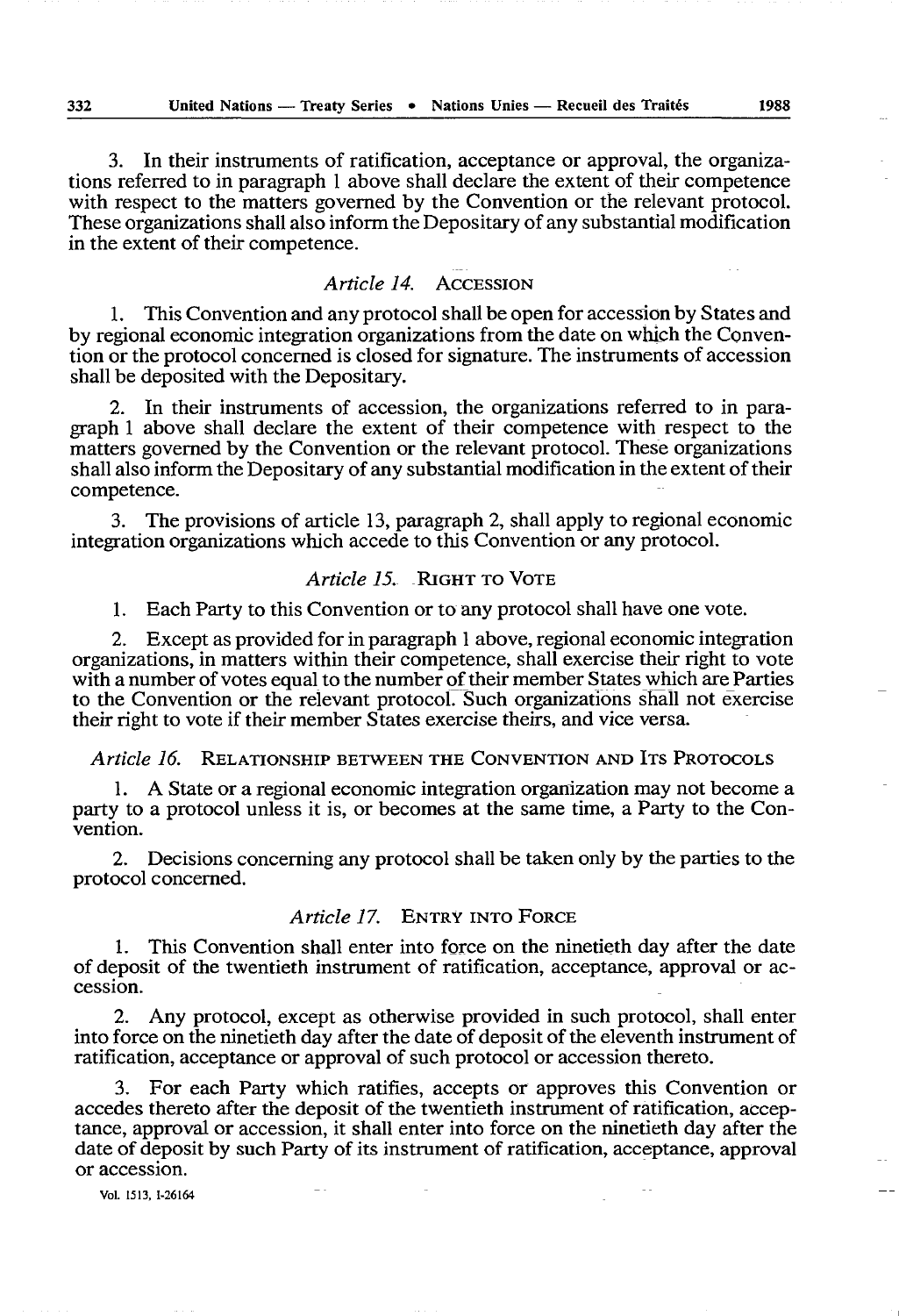4. Any protocol, except as otherwise provided in such protocol, shall enter into force for a party that ratifies, accepts or approves that protocol or accedes thereto after its entry into force pursuant to paragraph 2 above, on the ninetieth day after the date on which that party deposits its instrument of ratification, acceptance, approval or accession, or on the date on which the Convention enters into force for that Party, whichever shall be the later.

5. For the purposes of paragraphs, 1 and 2 above, any instrument deposited by a regional economic integration organization shall not be counted as additional to those deposited by member States of such organization.

### *Article 18.* RESERVATIONS

No reservations may be made to this Convention.

### *Article 19.* WITHDRAWAL

1. At any time after four years from the date on which this Convention has entered into force for a Party, that Party may withdraw from the Convention by giving written notification to the Depositary.

Except as may be provided in any protocol, at any time after four years from the date on which such protocol has entered into force for a party, that party may withdraw from the protocol by giving written notification to the Depositary.

3. Any such withdrawal shall take effect upon expiry of one year after the date of its receipt by the Depositary, or on such later date as may be specified hi the notification of the withdrawal.

4. Any Party which withdraws from this Convention shall be considered as also having withdrawn from any protocol to which it is party.

# *Article 20.* DEPOSITARY

The Secretary-General of the United Nations shall assume the functions of depositary of this Convention and any protocols.

2. The Depositary shall inform the Parties, in particular, of:

*(a)* The signature of this Convention and of any protocol, and the deposit of instruments of ratification, acceptance, approval or accession in accordance with articles 13 and 14;

*(b)* The date on which the Convention and any protocol will come into force in accordance with article 17;

(c) Notifications of withdrawal made in accordance with article 19;

*(d)* Amendments adopted with respect to the Convention and any protocol, their acceptance by the parties and their date of entry into force in accordance with article 9;

(e) All communications relating to the adoption and approval of annexes and to the amendment of annexes in accordance with article 10;

 $(f)$  Notifications by regional economic integration organizations of the extent of theur competence with respect to matters governed by this Convention and any protocols, and of any modifications thereto.

*(g)* Declarations made in accordance with article 11, paragraph 3.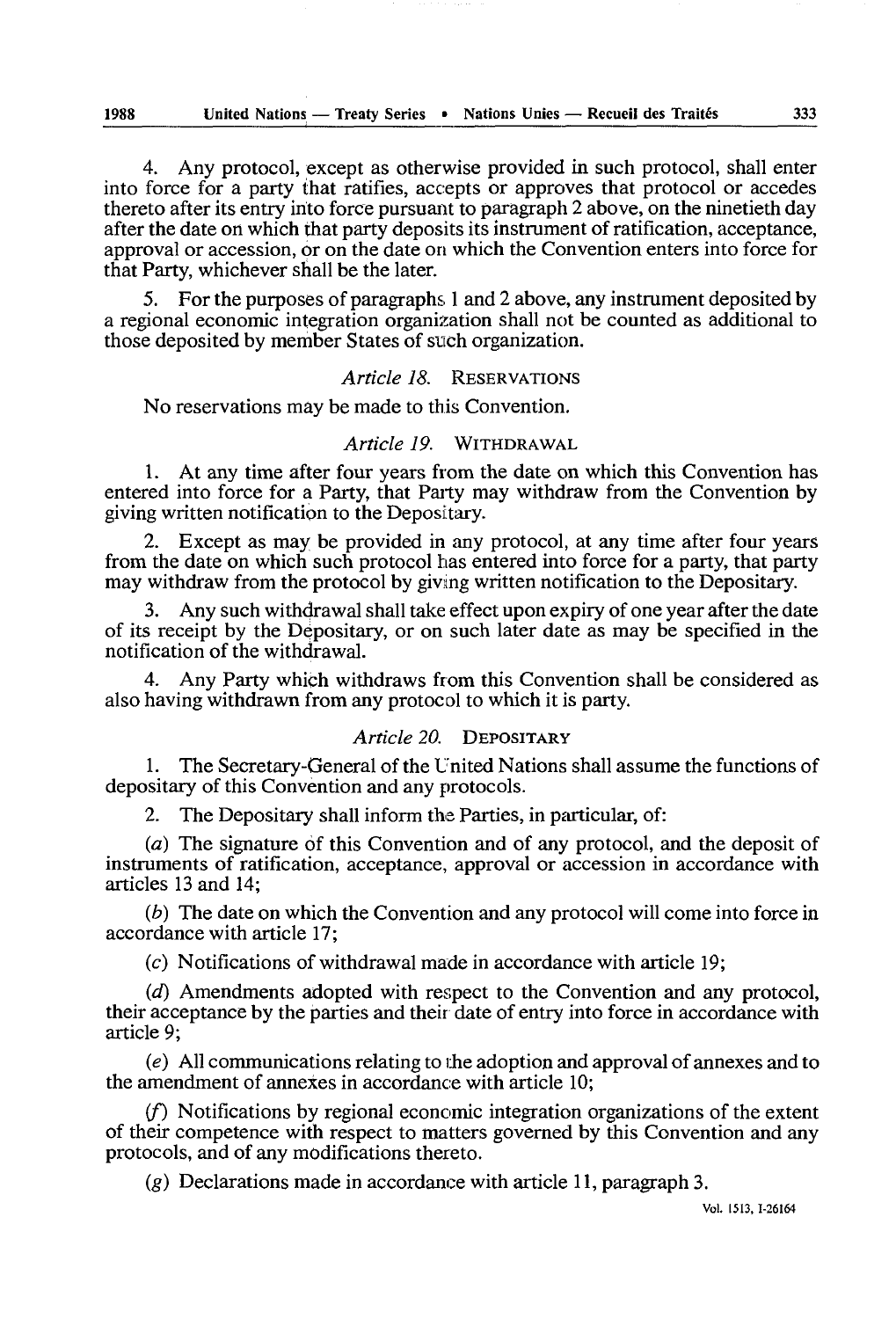# *Article 21.* AUTHENTIC TEXTS

The original of this Convention, of which the Arabic, Chinese, English, French, Russian and Spanish texts are equally authentic, shall be deposited with the Secre tary-General of the United Nations.

IN WITNESS WHEREOF the undersigned, being duly authorized to that effect, have signed this Convention.

DONE at Vienna on the 22nd day of March 1985.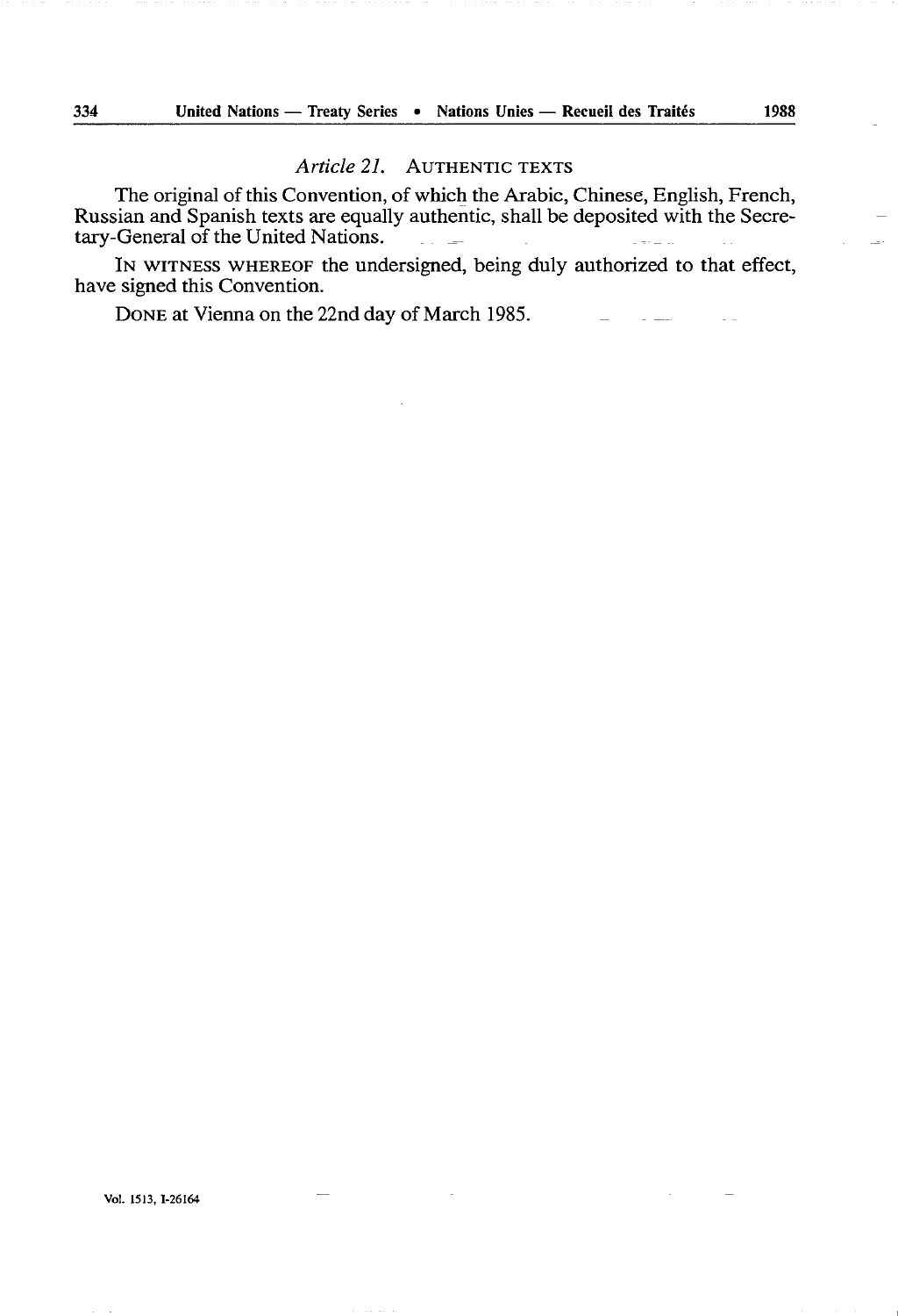### ANNEXI

## RESEARCH AND SYSTEMATIC OBSERVATIONS

1. The Parties to the Convention recognize that the major scientific issues are:

*(a)* Modification of the ozone layer which would result in a change in the amount of solar ultra-violet radiation having biological effects  $(UV-B)$  that reaches the Earth's surface and the potential consequences for human health, for organisms, ecosystems and materials useful to mankind;

*(b)* Modification of the vertical distribution of ozone, which could change the tempera ture structure of the atmosphere and the potential consequences for weather and climate.

2. The Parties to the Convention, in accordance with article 3, shall co-operate in con ducting research and systematic observations and in formulating recommendations for future research and observation in such areas as:

#### *(a) Research into the physics and chemistry of the atmosphere*

(i) Comprehensive theoretical models: further development of models which consider the interaction between radiative, dynamic and chemical processes; studies of the simulta neous effects of various man-made and naturally occurring species upon atmospheric ozone; interpretation of satellite and non-satellite measurement data sets; evaluation of trends in atmospheric and geophysical parameters, and the development of methods for attributing changes in these parameters to specific causes;

(ii) Laboratory studies of: rate coefficients, absorption cross-sections and mechanisms of tropospheric and stratospheric chemical and photochemical processes; spectroscopic data to support field measurements in all relevant spectral regions;

(iii) Field measurements: the concentration and fluxes of key source gases of both natural and anthropogenic origin; atmospheric dynamics studies; simultaneous measurements of photochemically-related species down to the planetary boundary layer, using *in situ* and remote sensing instruments; intercomparison of different sensors, including co-ordinated correlative measurements for satellite instrumentation; three-dimensional fields of key atmo spheric trace constituents, solar spectral flux and meteorological parameters;

(iv) Instrument development, including satellite and non-satellite sensors for atmo spheric trace constituents, solar flux and meteorological parameters;

#### *(b) Research into health, biological and photodegradation effects*

(i) The relationship between human exposure to visible and ultra-violet solar radiation and *(a)* the development of both non-melanoma and melanoma skin cancer and *(b)* the effects on the immunological system;

(ii) Effects of UV-B radiation, including the wavelength dependence, upon *(a)* agricul tural crops, forests and other terrestrial ecosystems and *(b)* the aquatic food web and fisher ies, as well as possible inhibition of oxygen production by marine phytoplankton;

(iii) The mechanisms by which UV-B radiation acts on biological materials, species and ecosystems, including: the relationship between dose, dose rate, and response; photorepair, adaptation, and protection;

(iv) Studies of biological action spectra and the spectral response using polychromatic radiation in order to include possible interactions of the various wavelength regions;

(v) The influence of UV-B radiation on: the sensitivities and activities of biological species important to the biospheric balance; primary processes such as photosynthesis and biosynthesis;

(vi) The influence of UV-B radiation on the photodegradation of pollutants, agricultural chemicals and other materials;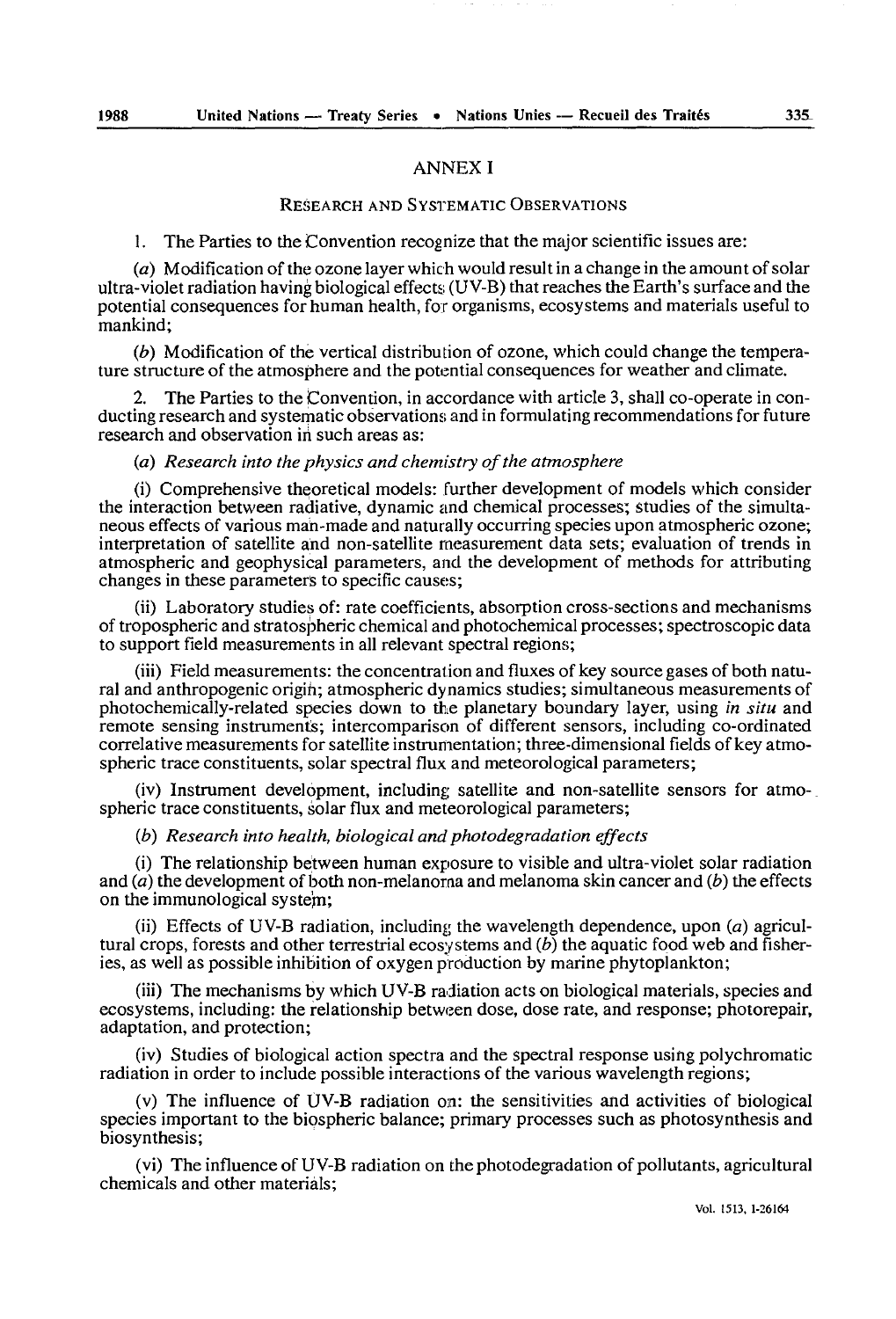### *(c) Research on effects on climate*

(i) Theoretical and observational studies of the radiative effects of ozone and other trace species and the impact on climate parameters, such as land and ocean surface temperatures, precipitation patterns, the exchange between the troposphere and stratosphere;

(ii) The investigation of the effects of such climate impacts on various aspects of human activity;

#### *(d) Systematic observations on:*

(i) The status of the ozone layer (i.e. the spatial and temporal variability of the total column content and vertical distribution) by making the Global Ozone Observing System, based on the integration of satellite and ground-based systems, fully operational;

(ii) The tropospheric and stratospheric concentrations of source gases for the  $HO<sub>x</sub>$ ,  $NO_x$ ,  $C10_x$  and carbon families:

(iii) The temperature from the ground to the mesosphere, utilizing both ground-based and satellite systems;

(iv) Wavelength-resolved solar flux reaching, and thermal radiation leaving, the Earth's atmosphere, utilizing satellite measurements;

(v) Wavelength-resolved solar flux reaching the Earth's surface in the ultra-violet range having biological effects (UV-B);

(vi) Aerosol properties and distribution from the ground to the mesosphere, utilizing ground-based, airborne and satellite systems;

(vii) Climatically important variables by the maintenance of programmes of high-quality meteorological surface measurements;

(viii) Trace species, temperatures, solar flux and aerosols utilizing improved methods for analysing global data.

The Parties to the Convention shall co-operate, taking into account the particular needs of the developing countries, in promoting the appropriate scientific and technical training required to participate in the research and systematic observations outlined in this annex. Particular emphasis should be given to the intercalibration of observational instru mentation and methods with a view to generating comparable or standardized scientific data sets.

4. The following chemical substances of natural and anthropogenic origin, not listed in order of priority, are thought to have the potential to modify the chemical and physical properties of the ozone layer.

#### *(a) Carbon substances* ..\_ \_ *~\_*

(i) *Carbon monoxide (CO).* Carbon monoxide has significant natural and anthropo genic sources, and is thought to play a major direct role in tropospheric photochemistry, and an indirect role in stratospheric photochemistry.

(ii) *Carbon dioxide (CO2).* Carbon dioxide has significant natural and anthropogenic sources, and affects stratospheric ozone by influencing the thermal structure of the atmo sphere.

(iii) *Methane (CH4).* Methane has both natural and anthropogenic sources, and affects both tropospheric and stratospheric ozone.

(iv) *Non-methane hydrocarbon species.* Non-methane hydrocarbon species, which consist of a large number of chemical substances, have both natural and anthropogenic sources, and play a direct role in tropospheric photochemistry and an indirect role in strato spheric photochemistry.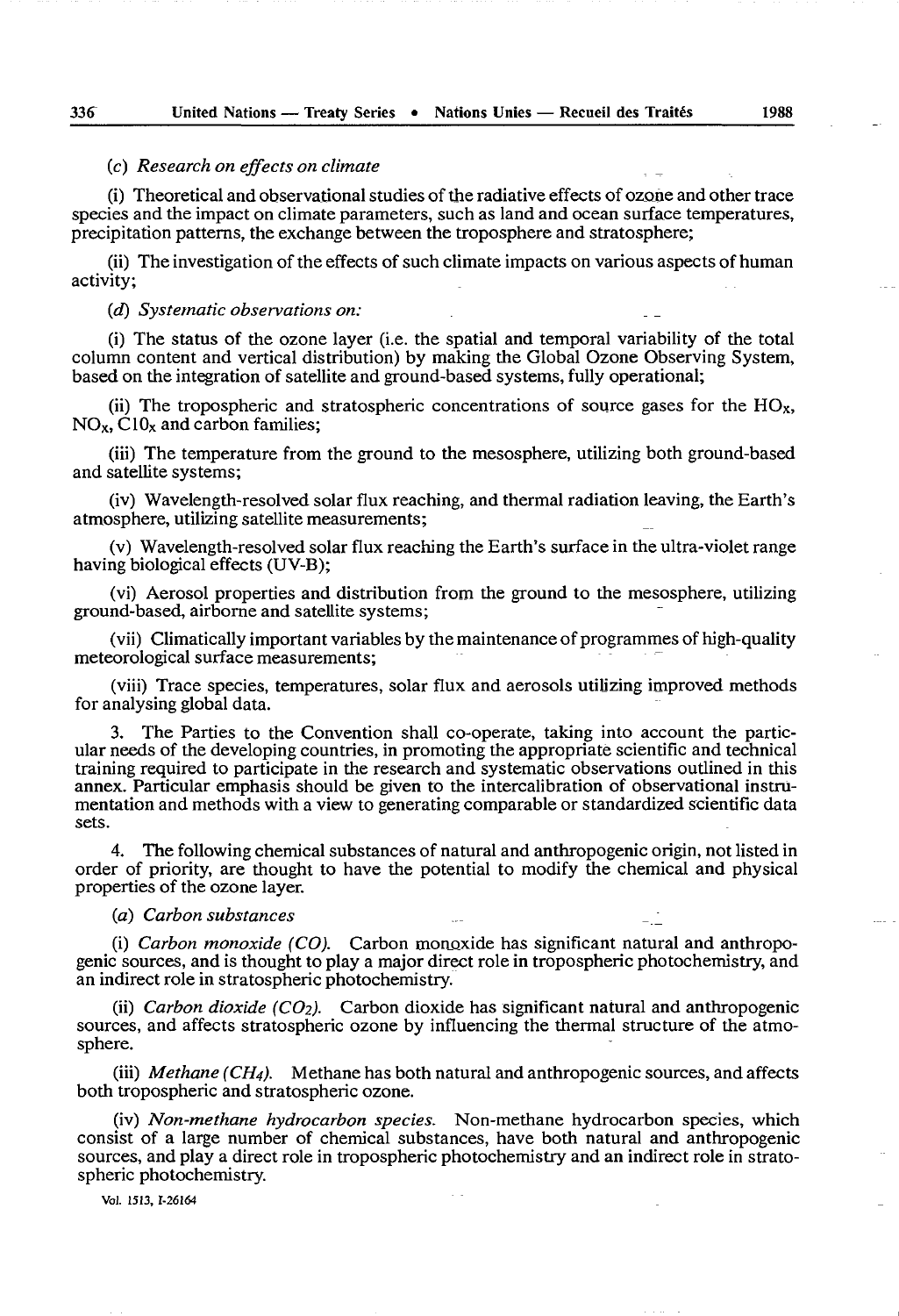# *(b) Nitrogen substances*

(i) *Nitrous oxide* ( $N_2O$ ). The dominant sources of  $N_2O$  are natural, but anthropogenic contributions are becoming increasingly important. Nitrous oxide is the primary source of stratospheric  $NO_{x}$ , which play a vital role in controlling the abundance of stratospheric ozone.

(ii) *Nitrogen oxides (NO<sub>x</sub>).* Ground-level sources of NO<sub>x</sub> play a major direct role only in tropospheric photochemical processes and an indirect role in stratosphere photochemistry, whereas injection of  $NO<sub>x</sub>$  close to the tropopause may lead directly to a change in upper tropospheric and stratospheric ozone.

*(c) Chlorine substances*

(i) *Fully halogenated alkanes, e.g.*  $CC1<sub>4</sub>$ ,  $CFC1<sub>3</sub>$   $(CFC-11)$ ,  $CF<sub>2</sub>Cl<sub>2</sub>$   $(CFC-12)$ ,  $C<sub>2</sub>F<sub>3</sub>Cl<sub>3</sub>$ *(CFC-113), C2F4C12 (CFC-114).* Fully halogenated alkanes are anthropogenic and act as a source of  $C10<sub>x</sub>$ , which plays a vital role in ozone photochemistry, especially in the 30-50 km altitude region.

(ii) *Partially halogenated alkanes, e.g. CHsCl, CHF2C1 (CFC-22), CH3CCl3(CHFCh (CFC-21).* The sources of CH<sub>3</sub>C1 are natural, whereas the other partially halogenated alkanes mentioned above are anthropogenic in origin. These gases also act as a source of stratospheric  $C10<sub>x</sub>$ .

### *(d) Bromine substances*

*Fully halogenated alkanes, e.g. CF<sub>3</sub>Br.* These gases are anthropogenic and act as a source of BROx, which behaves in a manner similar to  $Cl_2(x)$ .

*(e) Hydrogen substances*

(i)  $Hydrogen(H<sub>2</sub>)$ . Hydrogen, the source of which is natural and anthropogenic, plays a minor role in stratospheric photochemistry.

(ii) *Water (H<sub>2</sub>O).* Water, the source of which is natural, plays a vital role in both tropospheric and stratospheric photochemistry. Local sources of water vapour in the stratosphere include the oxidation of methane and, to a lesser extent, of hydrogen.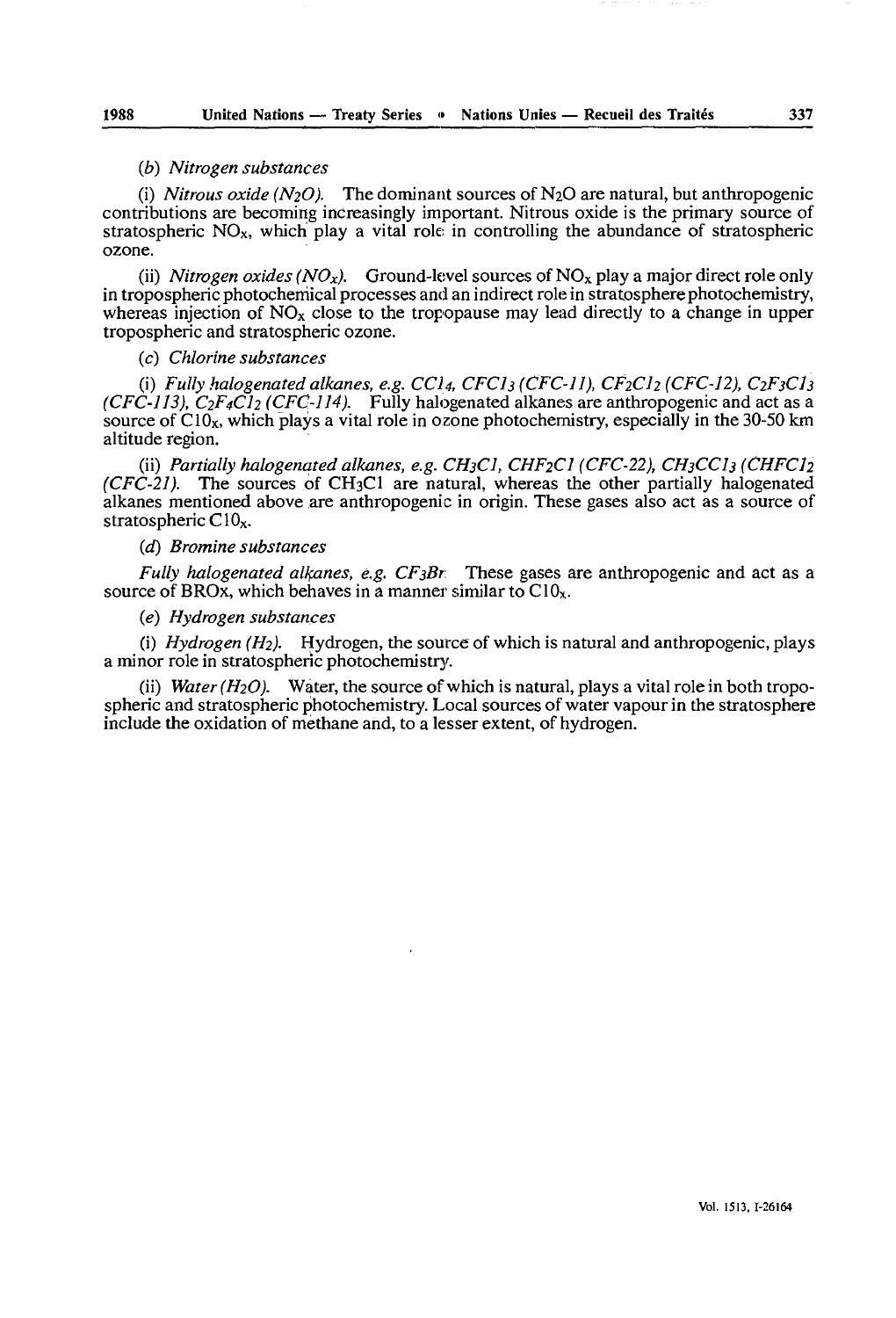#### ANNEX II

#### INFORMATION EXCHANGE

1. The Parties to the Convention recognize that the collection and sharing of informa tion is an important means of implementing the objectives of this Convention and of assuring that any actions that may be taken are appropriate and equitable. Therefore, Parties shall exchange scientific, technical, socio-economic, business, commercial and legal information.

2. The Parties to the Convention, in deciding what information is to be collected and exchanged, should take into account the usefulness of the information and the costs of obtaining it. The Parties further recognize that co-operation under this annex has to be con sistent with national laws, regulations and practices regarding patents, trade secrets, and protection of confidential and proprietary information.

3. *Scientific information* 

This includes information on:

*(a)* Planned and ongoing research, both governmental and private, to facilitate the co ordination of research programmes so as to make the most effective use of available national and international resources;

*(b)* The emission data needed for research;

(c) Scientific results published in peer-reviewed literature on the understanding of the physics and chemistry of the Earth's atmosphere and of its susceptibility to change, in par ticular on the state of the ozone layer and effects on human health, environment and climate which would result from changes on all time-scales in either the total column content or the vertical distribution of ozone;

*(d)* The assessment of research results and the recommendations for future research.

4. *Technical information* 

This includes information on:

*(a)* The availability and cost of chemical substitutes and of alternative technologies to reduce the emissions of ozone-modifying substances and related planned and ongoing research;

*(b)* The limitations and any risks involved in using chemical or other substitutes and alternative technologies.

5. *Socio-economic and commercial information on the substances referred to in annex I*

This includes information On:

*(a)* Production and production capacity;

*(b)* Use and use patterns;

*(c)* Imports/exports;

*(d)* The costs, risks and benefits of human activities which may indirectly modify the ozone layer and of the impacts of regulatory actions taken or being considered to control these activities.

6. *Legal information \_* 

This includes information on:

*(a)* National laws, administrative measures and legal research relevant to the protection of the ozone layer;

*(b)* International agreements, including bilateral agreements, relevant to the protection of the ozone layer;

(c) Methods and terms of licensing and availability of patents relevant to the protection of the ozone layer.

*[For the signatures, see p. 386 of this volume.]*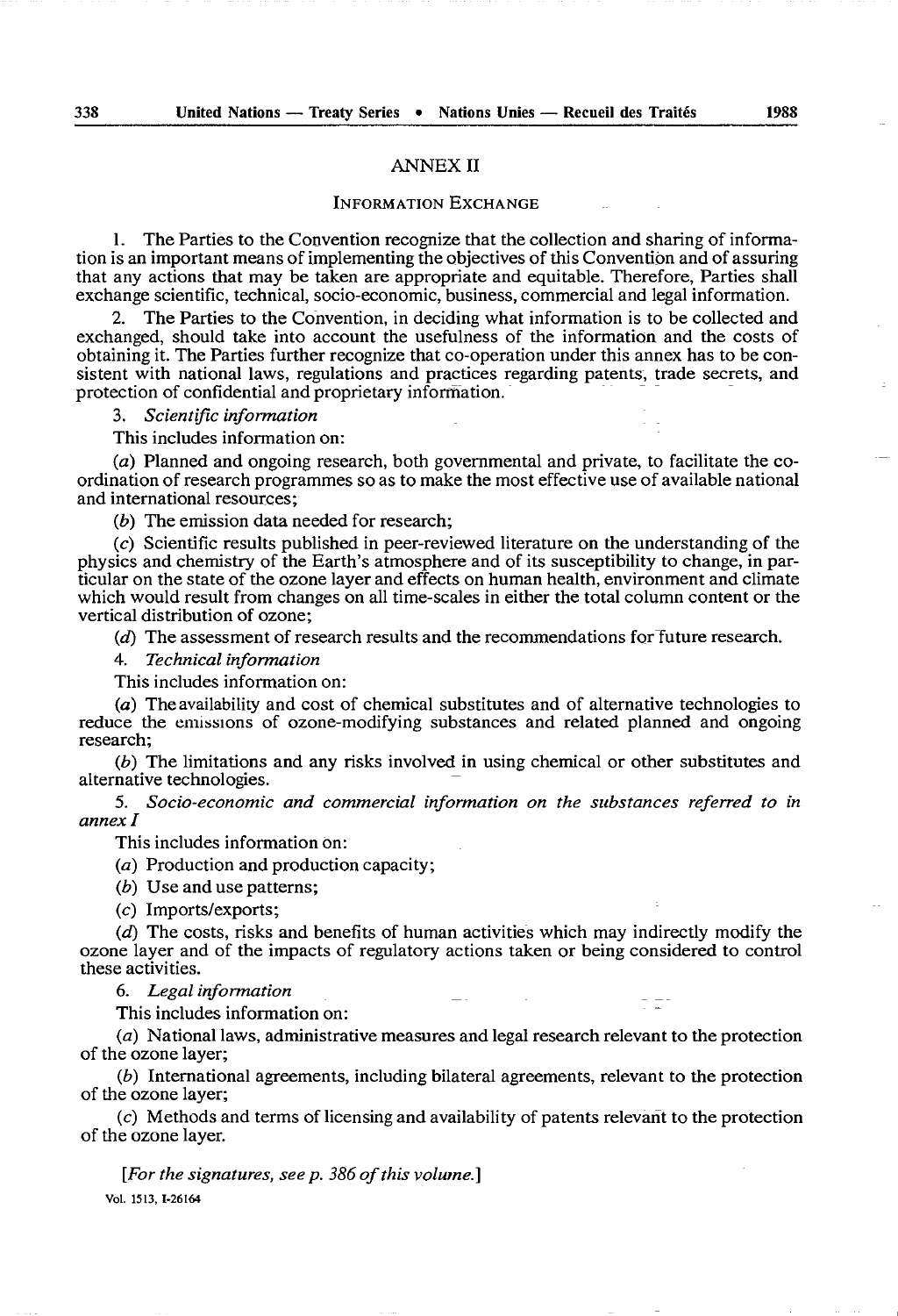DECLARATIONS MADE UPON RATIFICATION

# *FINLAND*

"With respect to Article 11 para graph 3 of the Convention Finland de clares that it accepts both of the said means of dispute settlement as compul sory."

### *NORWAY*

"Norway accepts the means of dispute settlement as described in art. 11, para. 3 *(a)* and *(b)* of the Convention as compulsory; that is *a)* arbitration in ac cordance with procedures to be adopted by the Conference of the Parties at its first ordinary meeting, or *b)* submission of the dispute to the International Court of Justice."

# *SWEDEN*

"Sweden accepts the following means of dispute settlement as compulsory:

"Submission of the dispute to the In ternational Court of Justice (Article 11, paragraph 3 *(b)).*

"It is, however, the intention of the Swedish Government to accept also the following means of dispute settlement as compulsory;

"Arbitration in accordance with proce dures to be adopted by the Conference of the Parties at its first ordinary meeting (Article 11, paragraph  $3(a)$ ).

"A declaration in this latter respect will, however, not be given until the pro cedures for arbitration have been adopted by the Conference of the Parties at its first ordinary meeting."

Vol. 1513, 1-26164

# DÉCLARATIONS FAITES LORS DE LA RATIFICATION

# *FINLANDE*

# [TRADUCTION — TRANSLATION]

En référence au paragraphe 3 de l'arti cle 11 de la Convention, la Finlande déclare qu'elle accepte comme obliga toires les deux modes de règlement des différends qui ont été prévus.

# *NORVÈGE*

### [TRADUCTION — TRANSLATION]

La Norvège accepte de considérer comme obligatoires les modes de règlement des différends décrits dans les ali néas *a* et *b* du paragraphe 3 de l'article 11 de la Convention; *à)* l'arbitrage confor mément à la procédure qui sera adoptée par la Conférence des Parties à sa pre mière session ordinaire où *b)* soumission du différend à la Cour internationale de Justice.

### *SUÈDE*

### [TRADUCTION — TRANSLATION]

La Suède accepte de considérer comme obligatoire le mode de règlement ci-après :

Soumission du différend à la Cour internationale de Justice (alinéa *b* du pa ragraphe 3 de l'article 11).

Le Gouvernement suédois a toutefois l'intention de considérer également comme obligatoire le mode de règlement ci-après :

Arbitrage, conformément à la procé dure qui sera adoptée par la Conférence des Parties, à sa première session ordi naire (alinéa *a* du paragraphe 3 de l'article 11).

La Suède attendra toutefois pour faire une déclaration sur ce dernier point que la procédure d'arbitrage ait été adoptée par la Conférence des Parties, à sa pre mière session ordinaire.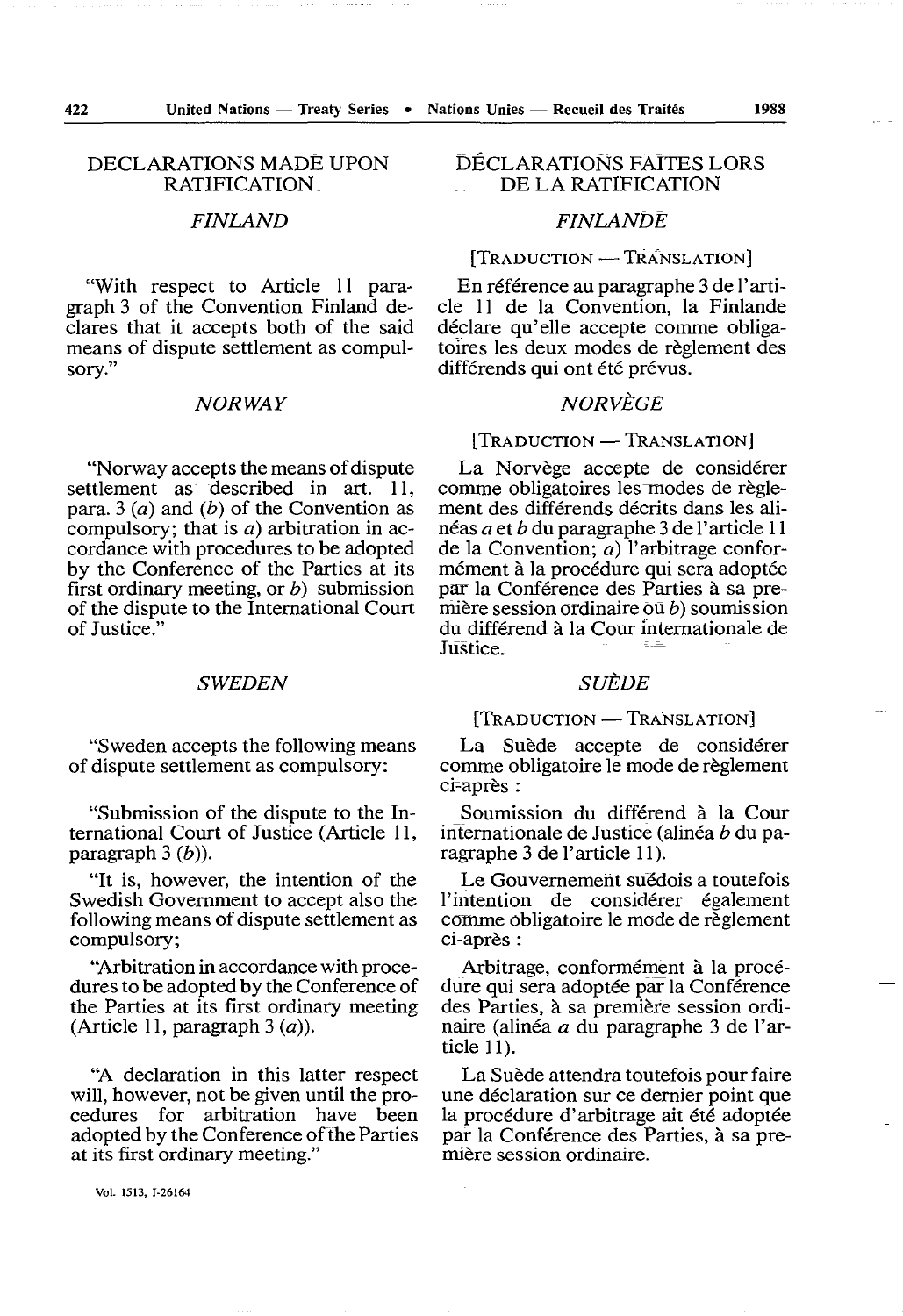# FINAL ACT OF THE CONFERENCE OF PLENIPOTENTIARIES ON THE PROTECTION OF THE OZONE LAYER

1. The Conference of Plenipotentiaries on the Protection of the Ozone Layer was convened by the Executive Director of the United Nations Environment Pro gramme (UNEP) pursuant to decision 12/14, section 1, paragraph 4, adopted by the Governing Council of UNEP on 28 May 1984.

2. The Conference met at the Vienna International Centre, Vienna, with the kind support of the Government of the Republic of Austria, from 18 to 22 March 1985.

3. All States were invited to participate in the Conference. The following States accepted the invitation and participated in the Conference: Algeria, Argen tina, Australia, Austria, Belgium, Brazil, Byelorussian Soviet Socialist Republic, Canada, Chile, Denmark, Egypt, Finland, France, Germany, Federal Republic of, Greece, Ireland, Italy, Japan, Luxembourg, Mexico, Morocco, Netherlands, New Zealand, Nigeria, Norway, Peru, Philippines, Senegal, Spain, Sweden, Switzerland, Ukrainian Soviet Socialist Republic, Union of Soviet Socialist Republics, United Kingdom of Great Britain and Northern Ireland, United States of America, Vene zuela.

4. Observers from the following States attended the proceedings of the Con ference: Bulgaria, China, Ecuador, Indonesia, Tunisia, Uruguay, Yugoslavia.

5. Observers from the following United Nations bodies, specialized agencies, intergovernmental and non-governmental organizations also attended the Confer ence: United Nations Industrial Development Organization, World Meteorological Organization, European Economic Community, Organization for Economic Co-op eration and Development, European Council of Chemical Manufacturers' Federa tions, International Chamber of Commerce, Federation of European Aerosol Asso ciations.

6. In the course of the inaugural ceremony, the Conference heard a welcoming address by Dr. Kurt Steyrer, Federal Minister for Health and Environmental Protection on behalf of the Government of the Republic of Austria. The Conference was formally opened by  $Dr$ . Mostafa K. Tolba, the Executive Director of UNEP, who served as Secretary-General of the Conference and appointed Mr. Jerry O'Dell as Executive Secretary.

7. The Conference unanimously elected Dr. Winfried Lang (Austria) as its President.

8. The Conference also elected the following officers:

*Vice-Presidents:*

Mr. Geraldo Eulalio do Nascimento e Silva (Brazil) Mr. Mohamed El-Taher Shash (Egypt) Mr. Rune Lônngren (Sweden) Mr. Yuri Sedunov (Union of Soviet Socialist Republics)

*Rapporteur :*

Mr. Willem Kakebeeke (Netherlands)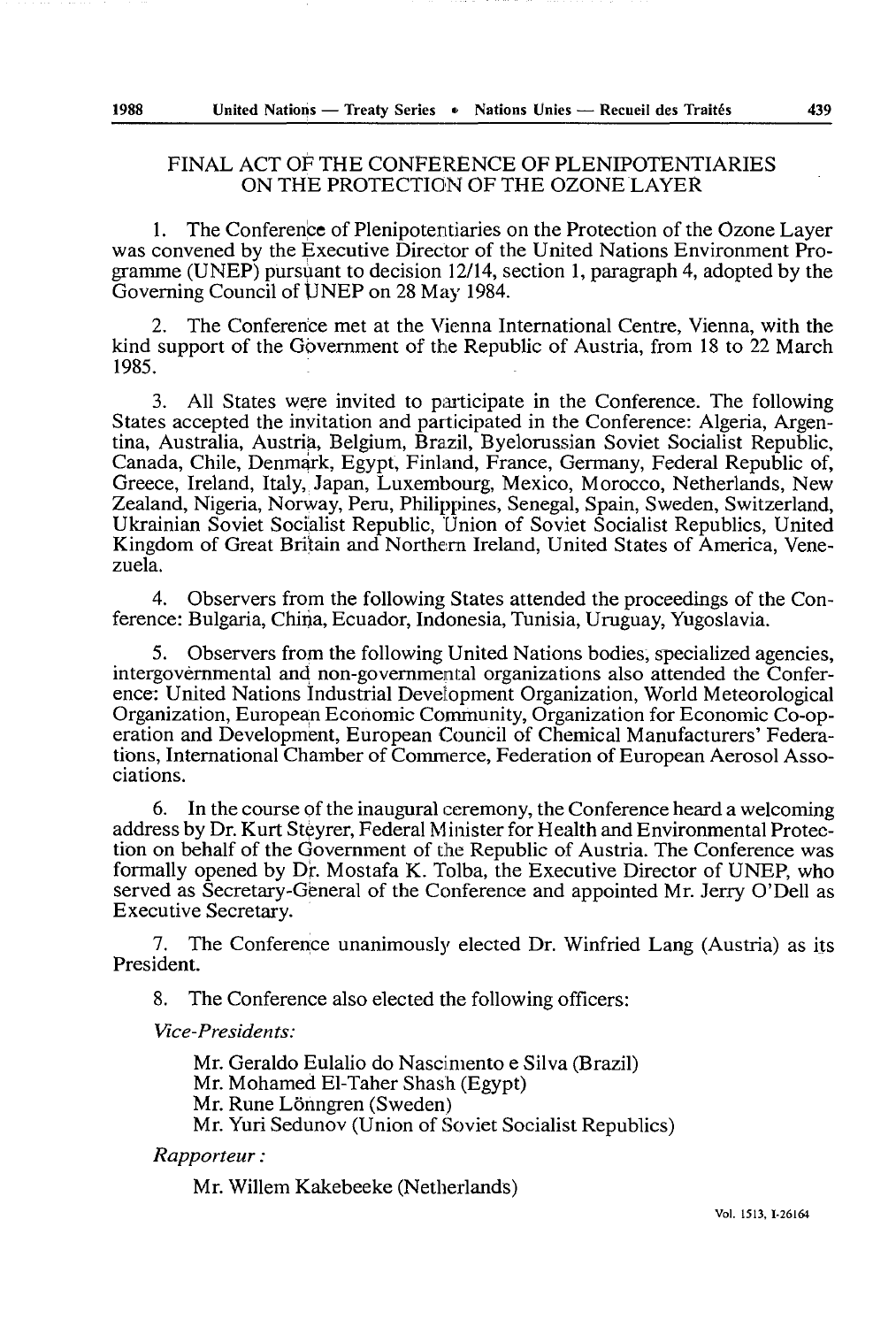1. Opening of the Conference.

## 2. Organizational matters:

- *(a)* Adoption of the rules of procedure;
- *(b)* Election of the President;
- $(c)$  Election of Vice-Presidents and Rapporteur;
- *(d)* Adoption of the agenda;
- *(e)* Appointment of the Credentials Committee;
- *(f)* Appointment of the Drafting Committee;
- *(g)* Organization of the work of the Conference.
- 3. Consideration of the draft Convention for the Protection of the Ozone Layer, and its technical annexes.
- 4. Consideration of the report of the *Ad Hoc* Working Group of Legal and Techni cal Experts for the Elaboration of a Global Framework for the Protection of the Ozone Layer, concerning a draft Protocol on Chlorofluorocarbons.
- 5. Consideration of the report of the Credentials Committee.
- 6. Adoption of the Convention and other instruments, as appropriate.
- 7. Adoption of the Final Act of the Conference.
- 8. Signature of final instruments.
- 9. Closing of the Conference.

10. The Conference adopted as its rules of procedure document UNEP/ IG.53/2 proposed by the secretariat, as amended (UNEP/IG.53/2/Corr.l).

11. In conformity with the rules of procedure, the Conference established the following Committees:

*Committee of the Whole*

*Chairman:* The President of the Conference

*General Committee*

*Chairman:* The President of the Conference

*Members:* The Vice-Presidents of the Conference, the Rapporteur and the Chairman of the Drafting Committee

*Drafting Committee* 

*Chairman:*

Mr. Alberto L. Davérède (Argentina)

*Members:*

Mr. Waguih Saïd Hanafi (Egypt) Ms. Satu Nurmi (Finland) Mr. Philippe Seigneurin (France) Mr. Vadim Bakoumov (USSR) Mr. Patrick Széll (United Kingdom) Mr. Scott A. Hajost (USA)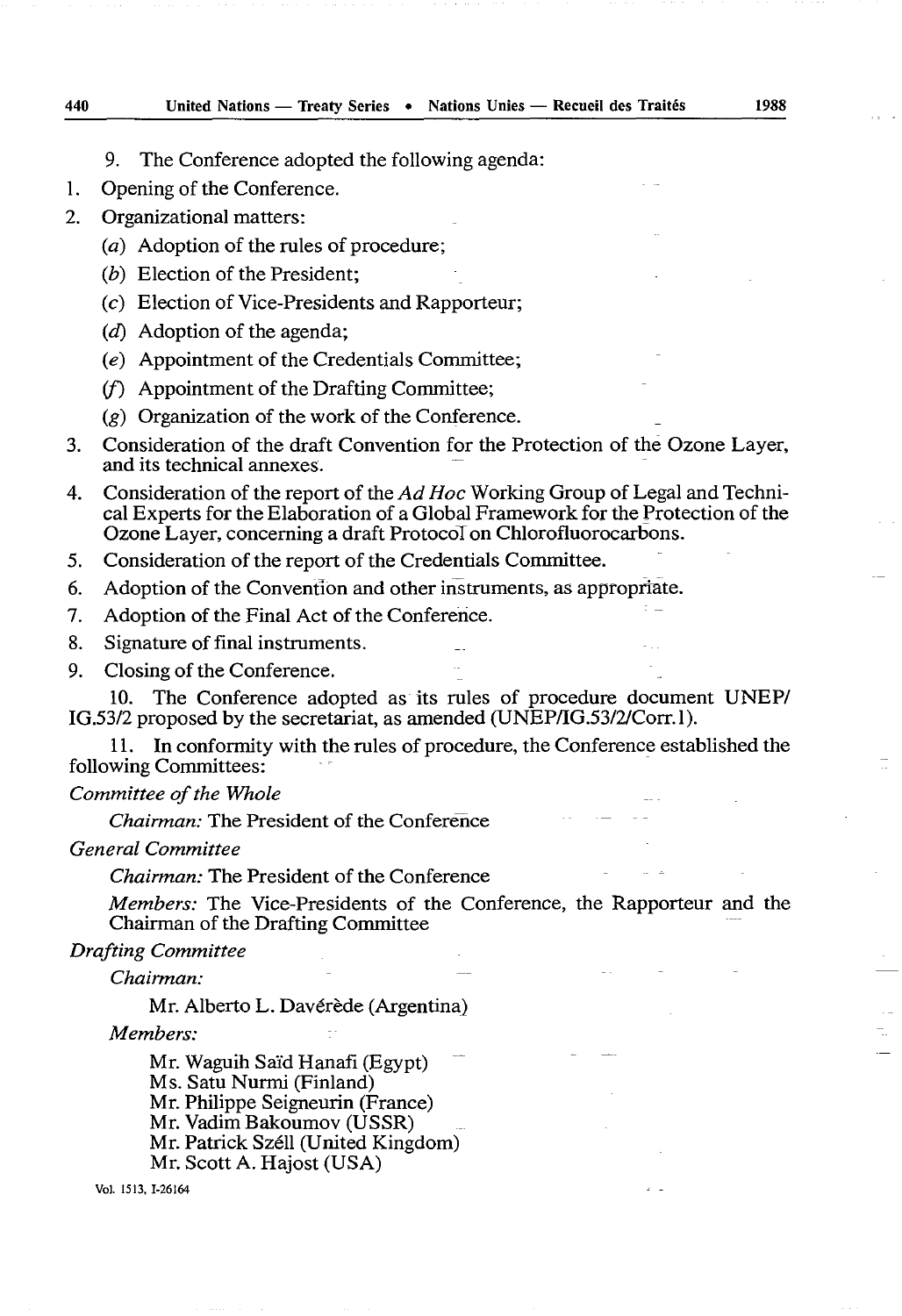12. The main documents which served as the basis for the deliberations of the Conference were:

- Fifth Revised Draft Convention for the Protection of the Ozone Layer (UNEP/IG.53/3)
- Final Report of the *Ad Hoc* Working Group of Legal and Technical Experts for the Elaboration of a Global Framework Convention for the Protection of the Ozone Layer (UNEP/IG.53/4).

13. In addition, the Conference had before it a number of other documents that were made available to it by the Secretariat of UNEP/\*)

14. The Conference approved the recommendation of its Credentials Com mittee that the credentials of the representatives of the participating States as listed in paragraph 3 should be recognized as being in order.

15. On the basis Of the deliberations of the Committee of the Whole, the Con ference, on 22 March 1985, adopted the Vienna Convention for the Protection of the Ozone Layer. The Convention, which is appended to this Final Act, will be open for signature at the Federal Ministry for Foreign Affairs of the Republic of Austria in Vienna from 22 March 1985 to 21 September 1985, and at the United Nations Head quarters in New York from 22 September 1985 to 21 March 1986.

16. The Conference also adopted the following resolutions which are ap pended to this Final Act:

- 1. Resolution on institutional and financial arrangements;
- 2. Resolution on a protocol concerning chlorofluorocarbons;
- 3. Tribute to the Government of the Republic of Austria.

17. At the time of the adoption of this Final Act, several States made declara tions which are recorded in document UNEP/IG.53/5 appended hereto.<sup>1</sup>

IN WITNESS WHEREOF the representatives have signed this Final Act.

DONE at Vienna this twenty-second day of March one thousand nine hundred and eighty-five in one original in the Arabic, Chinese, English, French, Russian and Spanish languages, each language version being equally authentic. The original text will be deposited with the Secretary-General of the United Nations.

<sup>(\*)</sup> Financial implications of the implementation of the Convention for the Protection of the Ozone Layer: Revised estimates, and comments by WMO (documents UNEP/WG.94/13, UNEP/WG.94/13/Add.l and UNEP/WG.94/13/ Add.2/Rev.l).

<sup>&</sup>lt;sup>1</sup> See page 446.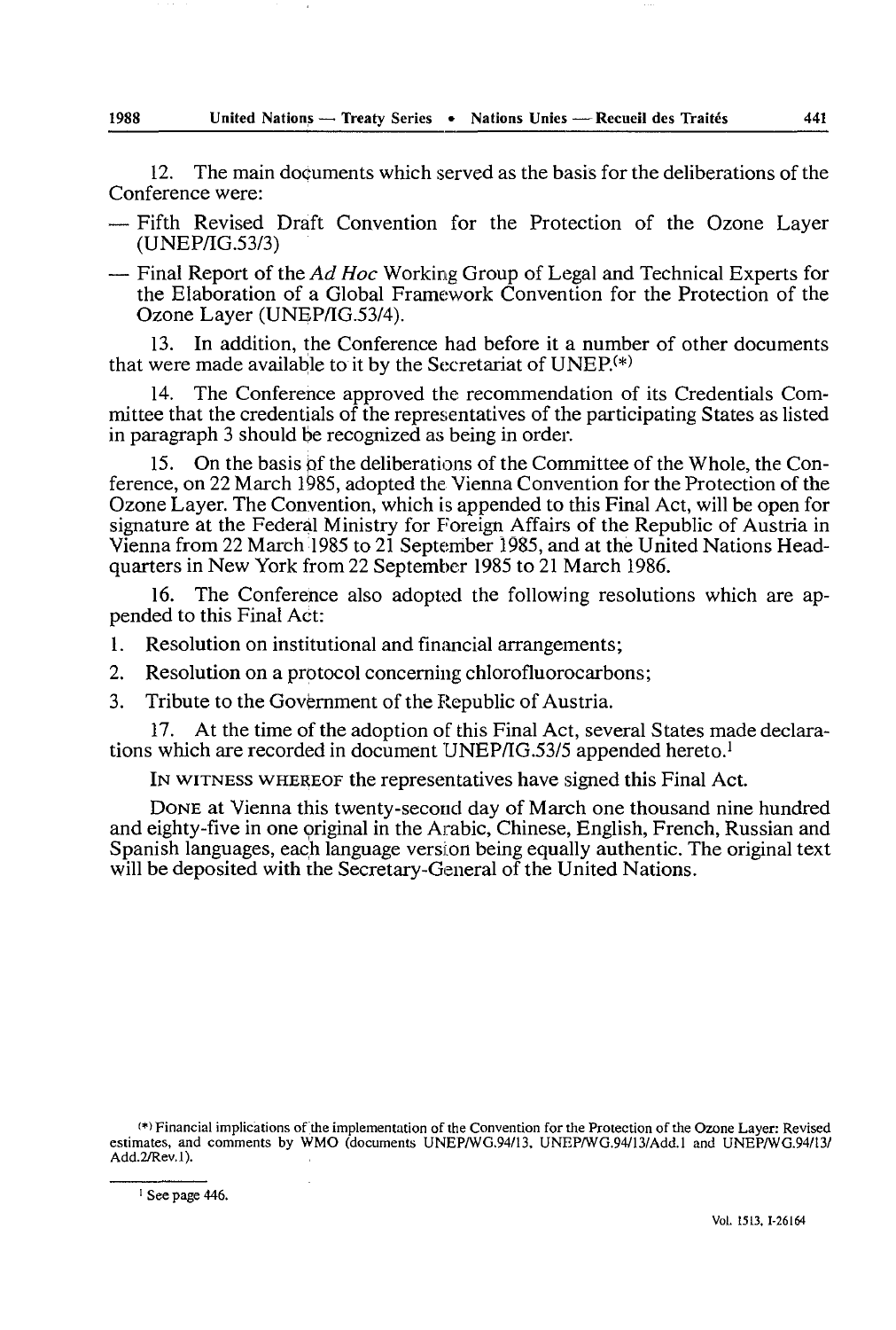# 1. *Resolution on Institutional and Financial Arrangements*

The Conference,

Having adopted the Vienna Convention for the Protection of the Ozone Layer,

Recalling that under the Convention the United Nations Environment Pro gramme (UNEP) is responsible for carrying out the secretariat functions until the completion of the first ordinary meeting of the Conference of the Parties held pur suant to article 6 of the Convention,

Recognizing that it is for the Parties to the Convention to Finance the costs of the secretariat of the Convention and other administrative costs,

1. Notes the cost estimates for the first two years of the Convention secretariat, as presented by the secretariats of UNEP and the World Meteorological Organization (WMO);

2. Also notes the willingness of the Executive Director of UNEP to contribute towards the costs of the interim secretariat during its initial two to three years of operation, subject to the availability of resources in the Environment Fund;

Requests the Executive Director of UNEP, in consultation with the signatories to the Convention and in close co-operation with WMO and other relevant United Nations bodies, to make arrangements required for the interim secretariat in order to achieve the objectives of the Convention;

Further notes with appreciation the statements of the Executive Director of UNEP and the WMO Executive Council, offering to serve as the permanent secre tariat for the Convention.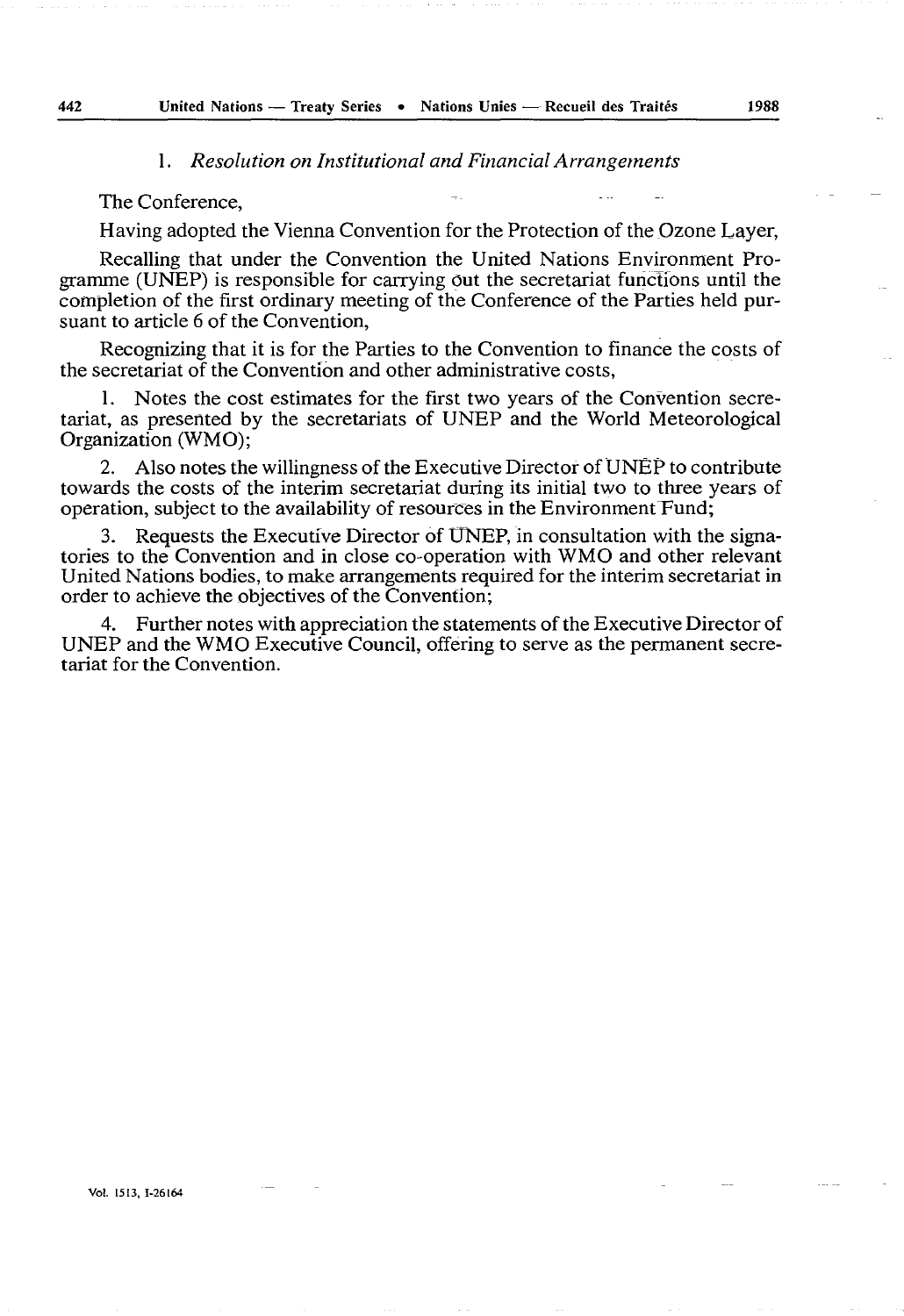### 2. *Resolution on a Protocol Concerning Chlorofluorocarbons*

The Conférence,

Noting with appreciation that the: Convention for the Protection of the Ozone Layer was opened for signature in Vienna on 22 March 1985,

Bearing in mind decision 8/7B adopted on 29 April 1980 by the Governing Coun cil of the United Nations Environment Programme (UNEP),

Considering that the Convention is an important step to protect the ozone layer from modifications due to human activities,

Noting that article 2 of the Convention establishes an obligation to take appro priate measures to protect human health and the environment against adverse effects resulting or likely to result from human activities which modify or are likely to modify the ozone layer,

Recognizing the possibility that world-wide emissions and use of fully-halogenated Chlorofluorocarbons (CFCs) and other chlorine-containing substances can significantly deplete and otherwise modify the ozone layer, leading to potentially adverse effects on human health, crops, marine life, materials and climate, and recognizing at the same time the need to further assess possible modifications and their potentially adverse effects,

Mindful of the precautionary measures for controlling emissions and use of CFCs that have already been taken at national and regional levels, but recognizing that such measures might not be sufficient for protecting the ozone layer,

Determined therefore to continue negotiations on the development of a protocol to control equitably global production, emissions and use of CFCs,

Mindful that special consideration should be given to the particular situation of developing countries,

Mindful also of the relationship between the level of industrialization of a State and its reponsibilities for the protection of the ozone layer,

Noting the considerable progress made by *the Ad Hoc* Working Group of Legal and Technical Experts for the Elaboration of a Global Framework Convention for the Protection of the Ozone Layer to develop a protocol concerning CFCs, but further noting that the Working Group was not in a position to complete its work on the protocol,

1. Pending the entry into force of the Convention, requests the Executive Director of UNEP, on the basis of the work of the *Ad Hoc* Working Group, to convene a working group to continue work on a protocol that addresses both short and long term strategies to control equitably global production, emissions and use of CFCs, taking into account the particular situation of developing countries as well as updated scientific and economic research;

2. Urges all interested parties, in order to facilitate work on a protocol, to co-operate in studies leading to a more common understanding of possible scenarios for global production, emissions and use of CFCs and other substances affecting the ozone layer and the costs and effects of various control measures and, to this end, requests such parties to sponsor, under the patronage of UNEP, a workshop on this subject;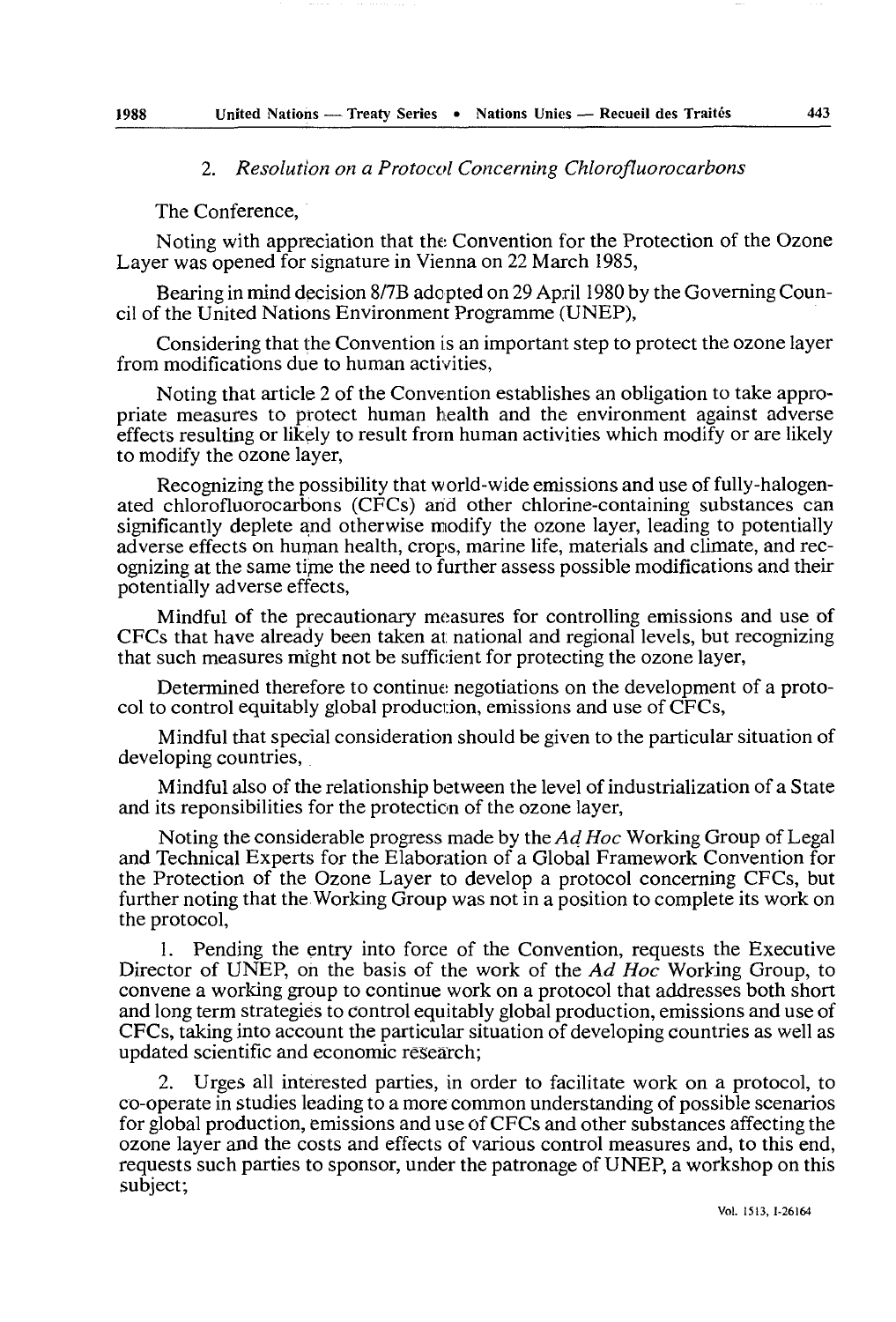3. Requests the working group, in further developing a protocol, to take into account, *inter alia,* the report of the Co-ordinating Committee on the Ozone Layer on its eighth session as well as the 1985 World Meteorological Organization assess ment of the current understanding of the physical and chemical processes which control atmospheric ozone;

4. Authorizes the Executive Director, in consultation with the signatories and pending the entry into force of the Convention, to convene a Diplomatic Conference, if possible in 1987, for the purpose of adopting such a protocol;

5. Appeals to signatories to the Convention and to other interested parties participating in the preparation of a protocol to make available financial means to support activities envisaged under the above paragraphs;

6. Urges all States and regional economic integration organizations, pending entry into force of a protocol, to control their emissions of CFCs, *inter alia* in aerosols, by any means at their disposal, including controls on production or use, to the maximum extent practicable.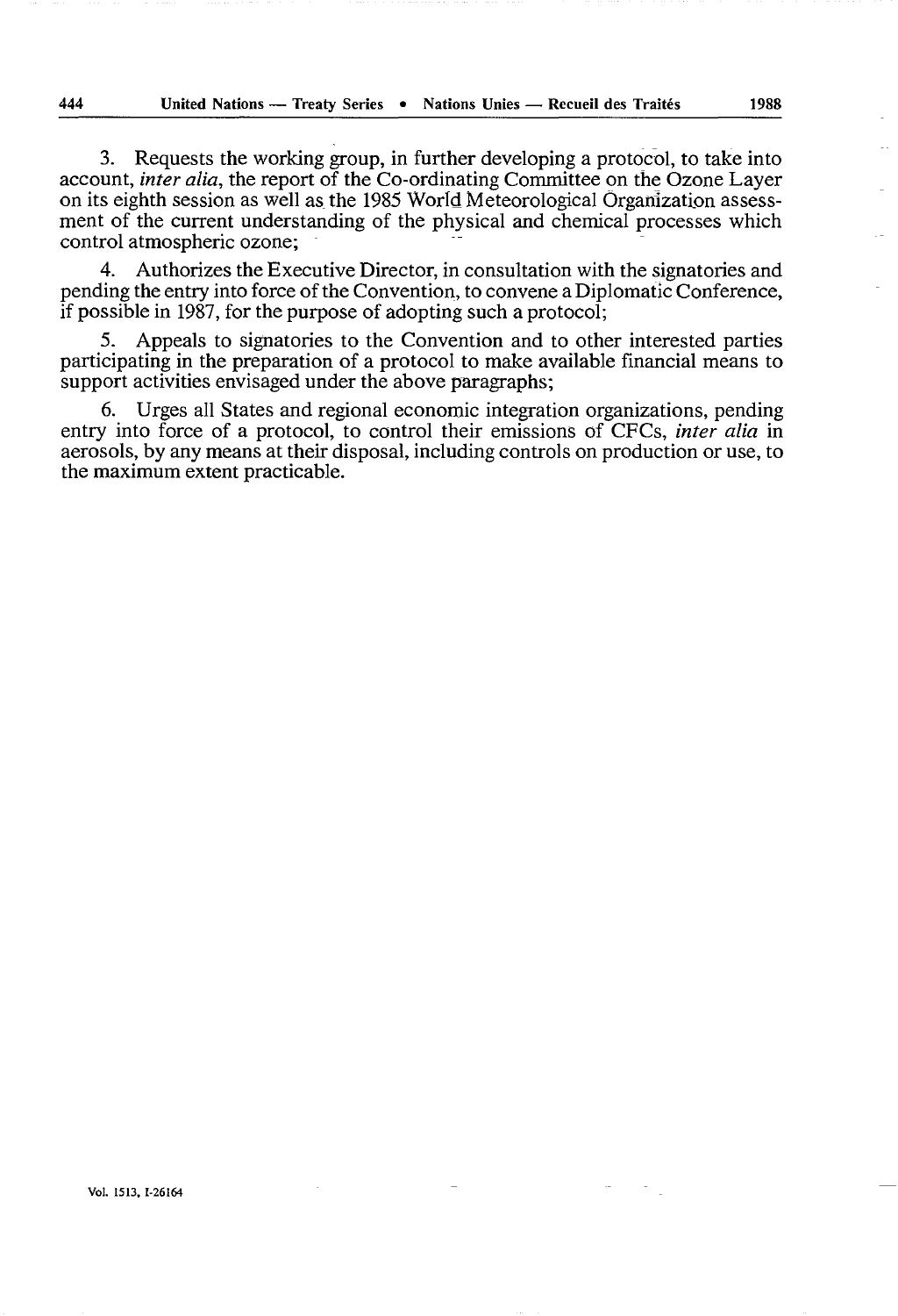# 3. *Tribute to the Government of the Republic of Austria*

The Conference,

Having met in Vienna from 18 to 22 March 1985 at the gracious invitation of the Government of the Republic of Austria,

Convinced that the efforts made by the Government of the Republic of Austria and by the civic authorities of Vienna in providing facilities, premises and other resources contributed significantly to the smooth conduct of its proceedings,

Deeply appreciative of the courtesy and hospitality extended by the Govern ment of the Republic of Austria and the City of Vienna to the members of the delegations, observers and the secretariat attending the Conference,

Expresses its sincere gratitude to the Government of the Republic of Austria, to the authorities of Vienna and, through them, to the Austrian people and in particular to the population of Vienna for the cordial welcome which they accorded to the Conference and to those associated with its work and for their contribution to the success of the Conference.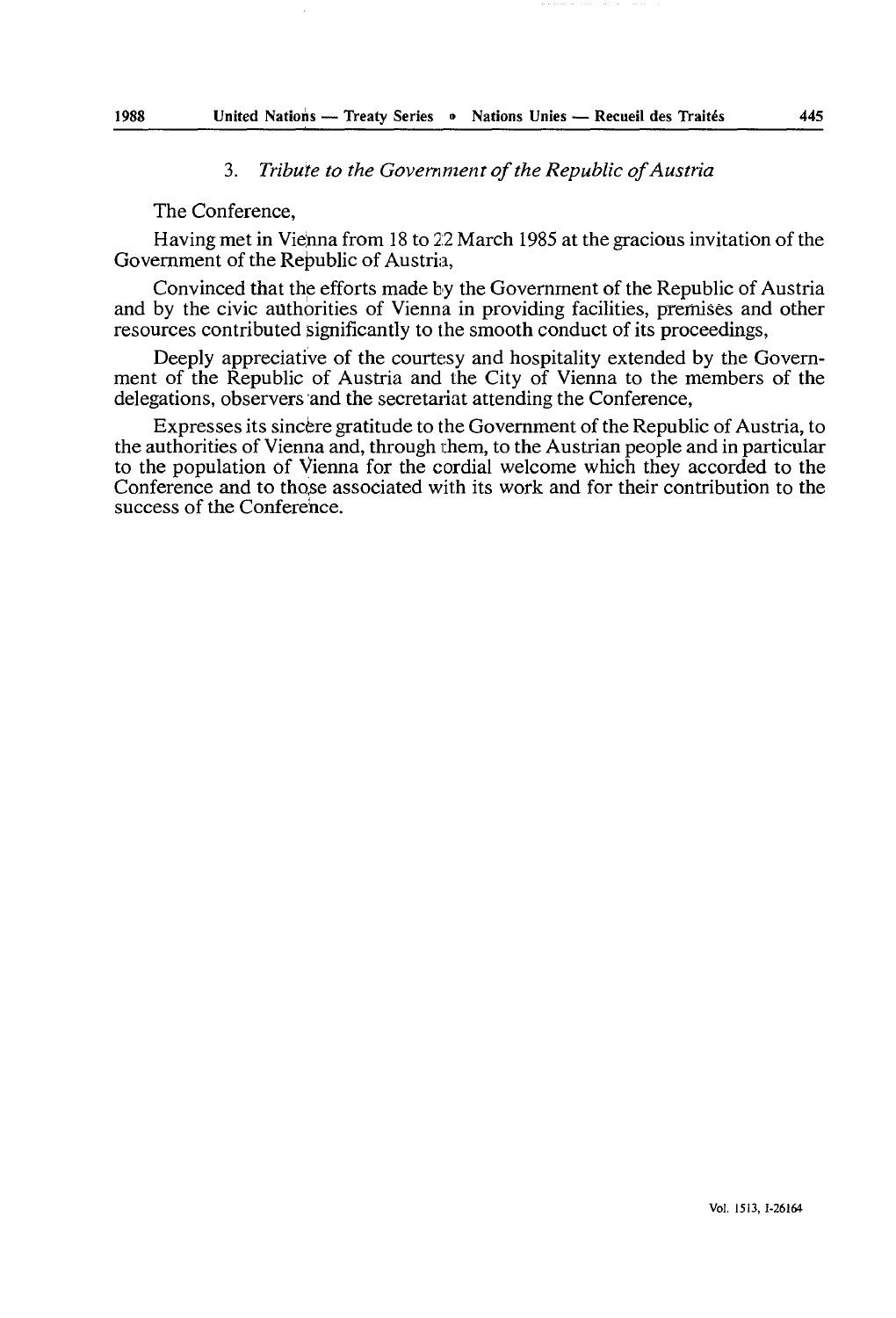### DOCUMENT UNEP/IG.53/5

# DECLARATIONS MADE AT THE TIME OF ADOPTION OF THE FINAL ACT OF THE CONFERENCE OF PLENIPOTENTIARIES ON THE PROTEC TION OF THE OZONE LAYER ;.

1. The delegations of Australia, Austria, Belgium, Canada, Chile, Denmark, Finland, France, Germany, Federal Republic of, Italy, Netherlands, New Zealand, Norway, Sweden, Switzerland, and United Kingdom of Great Britain and Northern Ireland express their regret at the absence from the Vienna Convention for the Pro tection of the Ozone Layer of any provision for the compulsory settlement of disputes by third parties, at the request of one party. Consistently with their traditional support for such a procedure, these delegations appeal to all Parties to the Conven tion to make use of the possibility of a declaration under article 11, paragraph 3, of the Convention.

2. The delegation of Egypt reiterates the importance attached by its Govern ment to the international and national efforts to protect the environment, including the protection of the ozone layer. For that reason, it has participated from the outset in the preparatory work for the Conference of Plenipotentiaries on the Protection of the Ozone Layer, and in the adoption of the Convention and resolutions. While concurring with the consensus on article 1 of the Convention, the delegation of Egypt understands paragraph 6 of that article as being applicable to all regional organizations, including the Organization of African Unity and the League of Arab States, provided they fulfil the conditions laid down in that article, namely, that they have competence in respect of matters governed by the Convention and have been duly authorized by their member States in accordance with their internal rules of procedure. While concurring with the consensus on article 2 of the Convention, the delegation of Egypt states that the first sentence of paragraph 2 of that article should be read in the light of the third preambular paragraph. While concurring with the consensus on Resolution No. 1 on Institutional and Financial Arrangements, the delegation of Egypt states that its approval of the third preambular paragraph of that resolution is without prejudice to its position on the method of apportioning contri butions among the member States, with particular reference to option 2, which it had supported during the discussions on preparatory document UNEP/WG.94/13, whereby 80 per cent of the costs would be covered by the industrialized countries and the remaining 20 per cent apportioned among the member States on the basis of the United Nations scale of assessment.

3. With regard to Resolution No. 2 on a Protocol Concerning Chlorofluorocarbons, the delegation of Japan is of the opinion that a decision whether or not to continue work on a protocol should await the results of the work of the Co-ordi nating Committee on the Ozone Layer. Secondly, with regard to paragraph 6 of the above-mentioned resolution, the delegation of Japan is of the opinion that each country should itself decide how to control emissions of chlorofluorocarbons.

The delegation of Spain declares that, in accordance with the interpretation by the President of the Conference in his statement of 2 M arch 1985, its Government understands paragraph 6 of the Resolution on a Protocol Concerning Chlorofluoro carbons as being addressed exclusively to the individual countries themselves, which are urged to control their limits of production or use, and not to third coun tries or to regional organizations with respect to such countries.